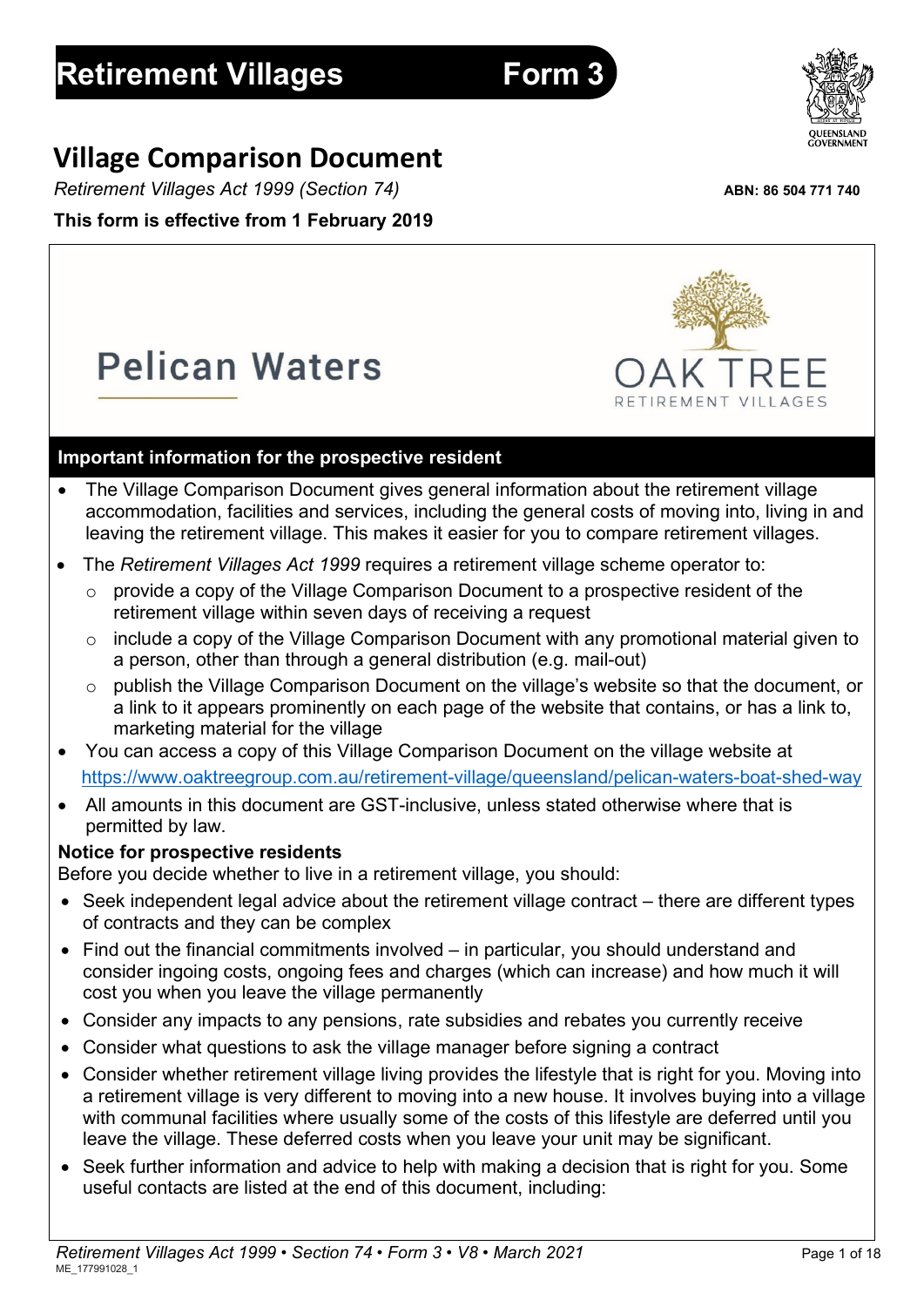- o Queensland Retirement Village and Park Advice Service (QRVPAS) which provides free information and legal assistance for residents and prospective residents of retirement village. See [www.caxton.org.au](http://www.caxton.org.au/) or phone 07 3214 6333.
- o The Queensland Law Society which can provide a list of lawyers who practice retirement village law. See [www.qls.com.au](http://www.qls.com.au/) or phone: 1300 367 757.

#### **More information**

- If you decide to move into a retirement village, the operator will provide you with a Prospective Costs Document for your selected unit, a residence contract and other legal documents.
- By law, you must have a copy of the Village Comparison Document, the Prospective Costs Document, the village by-laws, your residence contract and all attachments to your residence contract for at least 21 days before you and the operator enter into the residence contract. This is to give you time to read these documents carefully and seek professional advice about your legal and financial interests. You have the right to waive the 21-day period if you get legal advice from a Queensland lawyer about your contract.

#### **The information in this Village Comparison Document is correct as at April 2022 and applies to prospective residents.**

**Some of the information in this document may not apply to existing residence contracts.**

#### **Part 1 – Operator and management details**

| 1.1 Retirement village<br><b>location</b>                   | Retirement Village Name: Oak Tree Retirement Village Pelican Waters<br>Street Address: 1 Boat Shed Way                       |  |  |  |
|-------------------------------------------------------------|------------------------------------------------------------------------------------------------------------------------------|--|--|--|
|                                                             | <b>Suburb: Pelican Waters</b><br>State: Queensland<br>Post Code: 4551                                                        |  |  |  |
| 1.2 Owner of the land<br>on which the<br>retirement village | Name of land owner: Oak Tree Retirement Village Pelican Waters Pty<br>Ltd                                                    |  |  |  |
| scheme is located                                           | Australian Company Number (ACN): 607 830 026<br>Address: Ground Floor, 60 Raff Street                                        |  |  |  |
|                                                             | Suburb: Spring Hill State: Queensland<br>Post Code: 4000                                                                     |  |  |  |
| 1.3 Village operator                                        | Name of entity that operates the retirement village (scheme operator):<br>Oak Tree Retirement Village Pelican Waters Pty Ltd |  |  |  |
| Australian Company Number (ACN): 607 830 026                |                                                                                                                              |  |  |  |
|                                                             | Address: Ground Floor, 60 Raff Street                                                                                        |  |  |  |
|                                                             | Suburb: Spring Hill<br>State: Queensland<br>Post Code: 4000                                                                  |  |  |  |
|                                                             | Date entity became operator: 25 May 2020                                                                                     |  |  |  |
| 1.4 Village                                                 | Name of village management entity and contact details:                                                                       |  |  |  |
| management and<br>onsite availability                       | Oak Tree Retirement Village Pelican Waters Pty Ltd                                                                           |  |  |  |
|                                                             | Australian Company Number (ACN): 607 830 026                                                                                 |  |  |  |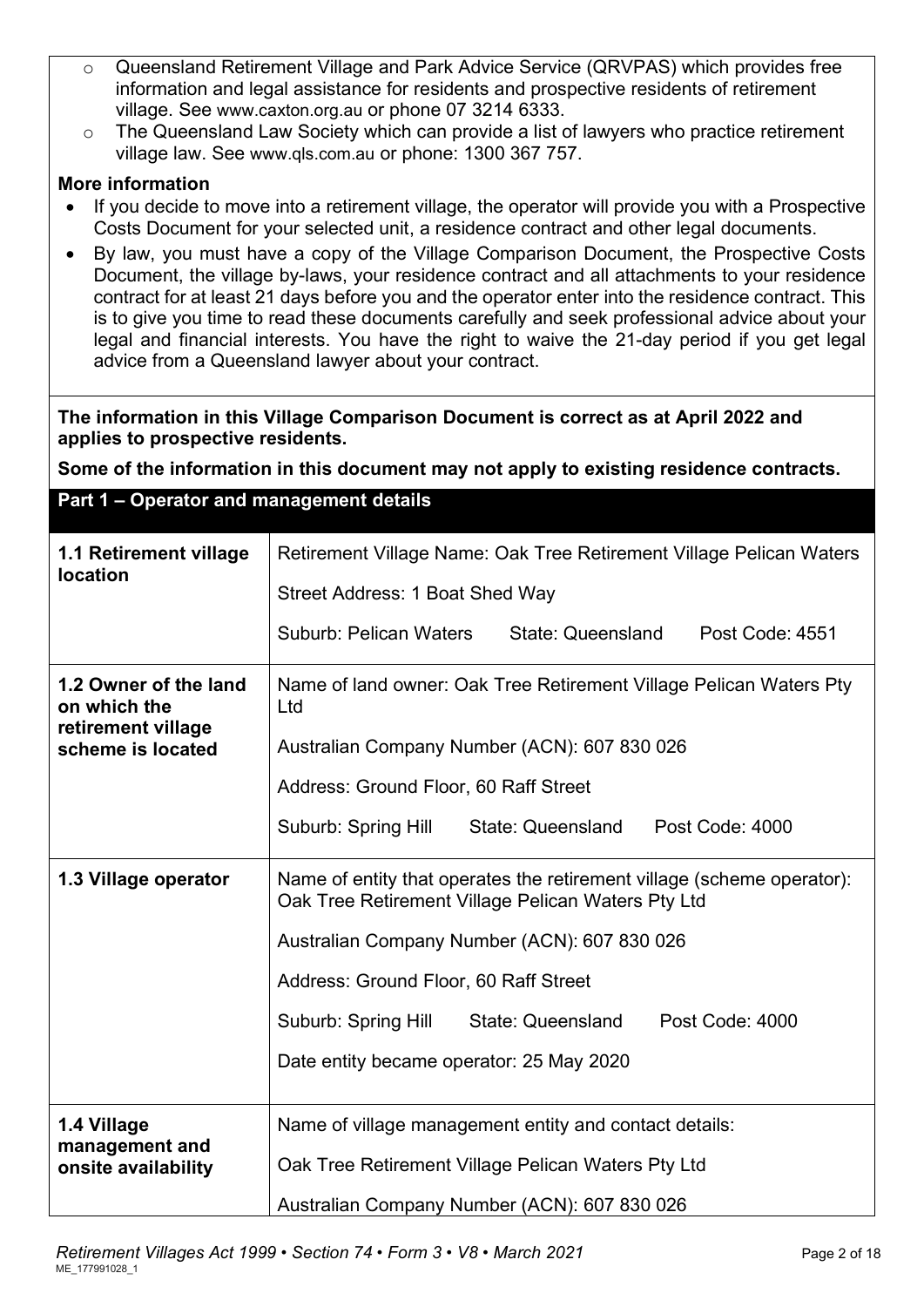|                                                                                  | Phone: 0408 997 339 Email: vmpelicanwaters@oaktreegroup.com.au                                                                                                                                                                                                                                                                    |
|----------------------------------------------------------------------------------|-----------------------------------------------------------------------------------------------------------------------------------------------------------------------------------------------------------------------------------------------------------------------------------------------------------------------------------|
|                                                                                  | An onsite manager (or representative) is available to residents:<br>$\boxtimes$ Full time                                                                                                                                                                                                                                         |
|                                                                                  | Onsite availability includes:                                                                                                                                                                                                                                                                                                     |
|                                                                                  | Weekdays: 9:00am to 5:00pm Monday to Friday                                                                                                                                                                                                                                                                                       |
| 1.5 Approved closure<br>plan or transition plan<br>for the retirement<br>village | Is there an approved transition plan for the village?<br>$\Box$ Yes $\boxtimes$ No<br>A written transition plan approved by the Department of Housing and<br>Public Works is required when an existing operator is transitioning                                                                                                  |
|                                                                                  | control of the retirement village scheme's operation to a new operator.                                                                                                                                                                                                                                                           |
|                                                                                  | Is there an approved closure plan for the village?<br>$\Box$ Yes $\boxtimes$ No                                                                                                                                                                                                                                                   |
|                                                                                  | A written closure plan approved by the residents of the village (by a<br>special resolution at a residents meeting) or by the Department of<br>Housing and Public Works is required if an operator is closing a<br>retirement village scheme. This includes winding down or stopping to<br>operate the village, even temporarily. |
|                                                                                  |                                                                                                                                                                                                                                                                                                                                   |
| Part 2 - Age limits                                                              |                                                                                                                                                                                                                                                                                                                                   |
| 2.1 What age limits<br>apply to residents in<br>this village?                    | Subject to the following, a new resident must be at least 55 years old<br>and where there are two residents for one unit, one of those new<br>residents must be at least 55 years old. The Scheme Operator may, in<br>its discretion:                                                                                             |
|                                                                                  | decline an application from a proposed new resident;                                                                                                                                                                                                                                                                              |
|                                                                                  | change the age limit for the village; and<br>٠<br>accept an application from a proposed new resident who does<br>not meet the age limit for the village.                                                                                                                                                                          |
|                                                                                  | <b>ACCOMMODATION, FACILITIES AND SERVICES</b>                                                                                                                                                                                                                                                                                     |
|                                                                                  | Part 3 - Accommodation units: Nature of ownership or tenure                                                                                                                                                                                                                                                                       |
| 3.1 Resident<br>ownership or tenure of<br>the units in the village               | $\Box$ Freehold (owner resident)<br>$\boxtimes$ Lease (non-owner resident)                                                                                                                                                                                                                                                        |
| is:                                                                              | Licence (non-owner resident)                                                                                                                                                                                                                                                                                                      |
|                                                                                  | Share in company title entity (non-owner resident)                                                                                                                                                                                                                                                                                |
|                                                                                  | Unit in unit trust (non-owner resident)                                                                                                                                                                                                                                                                                           |
|                                                                                  | Rental (non-owner resident)<br>Other                                                                                                                                                                                                                                                                                              |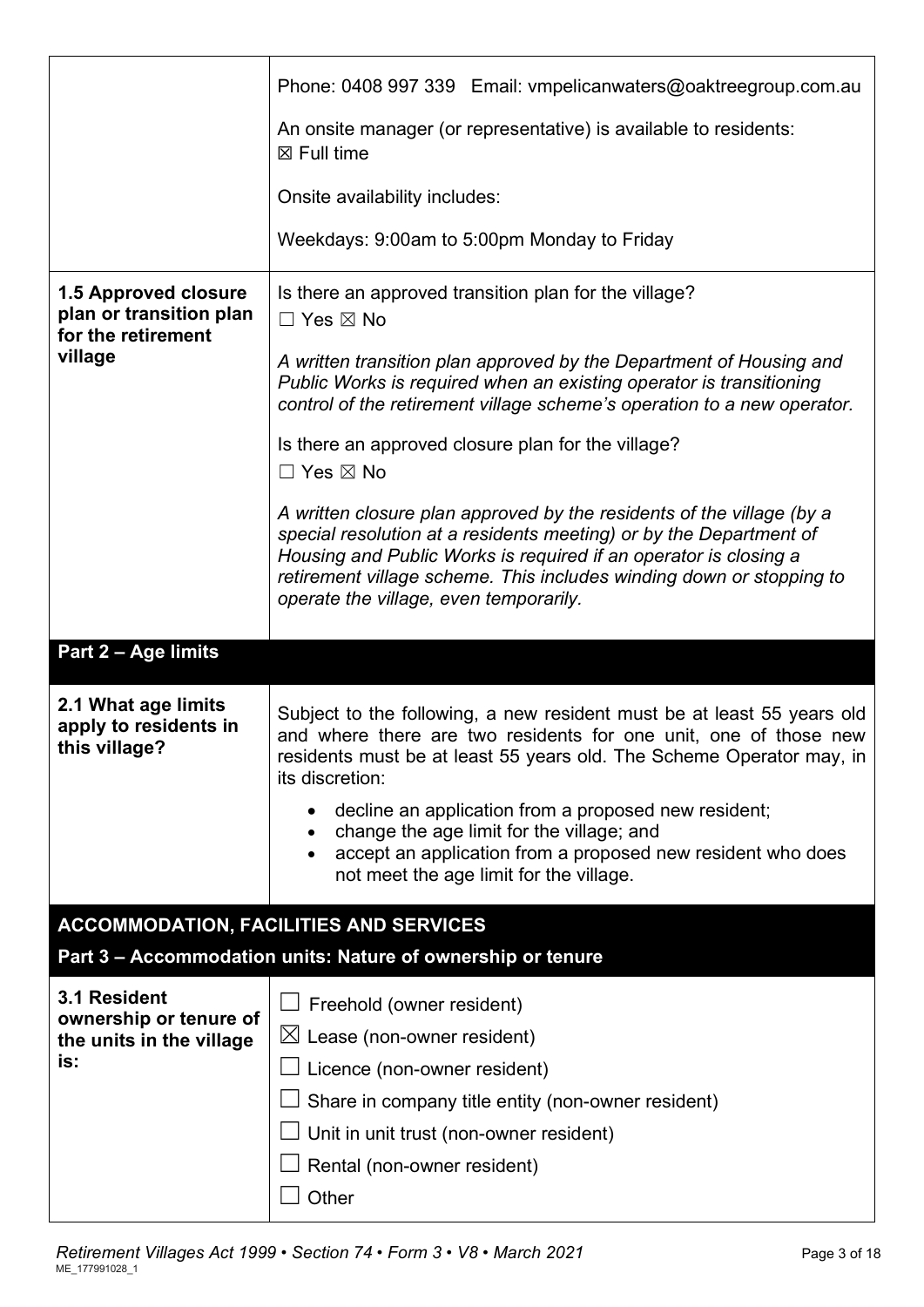| <b>Accommodation types</b>                                 |                                                                                                                                                                                                 |                                                                                |                                                                                     |              |
|------------------------------------------------------------|-------------------------------------------------------------------------------------------------------------------------------------------------------------------------------------------------|--------------------------------------------------------------------------------|-------------------------------------------------------------------------------------|--------------|
| 3.2 Number of units by<br>accommodation type<br>and tenure | There are 60 units in the village comprising, 60 units in 1 multi-storey<br>building with 5 levels                                                                                              |                                                                                |                                                                                     |              |
| <b>Accommodation Unit</b>                                  | <b>Freehold</b>                                                                                                                                                                                 | Leasehold                                                                      | Licence                                                                             | <b>Other</b> |
| Independent living                                         |                                                                                                                                                                                                 |                                                                                |                                                                                     |              |
| units                                                      |                                                                                                                                                                                                 |                                                                                |                                                                                     |              |
| Studio                                                     |                                                                                                                                                                                                 |                                                                                |                                                                                     |              |
| One bedroom<br>$\overline{\phantom{a}}$                    |                                                                                                                                                                                                 |                                                                                |                                                                                     |              |
| Two bedrooms<br>$\blacksquare$<br>Three bedrooms           |                                                                                                                                                                                                 | 48 units<br>12 units                                                           |                                                                                     |              |
| Serviced units                                             |                                                                                                                                                                                                 |                                                                                |                                                                                     |              |
| Studio<br>$\blacksquare$                                   |                                                                                                                                                                                                 |                                                                                |                                                                                     |              |
| One bedroom<br>$\overline{\phantom{a}}$                    |                                                                                                                                                                                                 |                                                                                |                                                                                     |              |
| Two bedrooms<br>$\blacksquare$                             |                                                                                                                                                                                                 |                                                                                |                                                                                     |              |
| Three bedrooms                                             |                                                                                                                                                                                                 |                                                                                |                                                                                     |              |
| Other                                                      |                                                                                                                                                                                                 |                                                                                |                                                                                     |              |
| Total number of units                                      |                                                                                                                                                                                                 | 60 units                                                                       |                                                                                     |              |
| <b>Access and design</b>                                   |                                                                                                                                                                                                 |                                                                                |                                                                                     |              |
| 3.3 What disability                                        |                                                                                                                                                                                                 |                                                                                | $\boxtimes$ Level access from the street into and between all areas of the unit     |              |
| access and design<br>features do the units                 |                                                                                                                                                                                                 |                                                                                | (i.e. no external or internal steps or stairs) in $\Box$ all $\boxtimes$ some units |              |
| and the village                                            | $\boxtimes$ Alternatively, a ramp, elevator or lift allows entry into $\Box$ all $\boxtimes$ some                                                                                               |                                                                                |                                                                                     |              |
| contain?                                                   | units                                                                                                                                                                                           |                                                                                |                                                                                     |              |
|                                                            |                                                                                                                                                                                                 | $\boxtimes$ Step-free (hobless) shower in $\square$ all $\boxtimes$ some units |                                                                                     |              |
|                                                            |                                                                                                                                                                                                 |                                                                                |                                                                                     |              |
|                                                            | $\boxtimes$ Width of doorways allow for wheelchair access in $\Box$ all $\boxtimes$ some<br>units                                                                                               |                                                                                |                                                                                     |              |
|                                                            | $\boxtimes$ Toilet is accessible in a wheelchair in $\square$ all $\boxtimes$ some units                                                                                                        |                                                                                |                                                                                     |              |
|                                                            | $\boxtimes$ Other key features in the units or village that cater for people with<br>disability or assist residents to age in place: Level access to the<br>retirement village Community Centre |                                                                                |                                                                                     |              |
|                                                            | $\Box$ None                                                                                                                                                                                     |                                                                                |                                                                                     |              |
| Part 4 - Parking for residents and visitors                |                                                                                                                                                                                                 |                                                                                |                                                                                     |              |
|                                                            |                                                                                                                                                                                                 |                                                                                | $\boxtimes$ All units with own car park space separate from the unit                |              |
| 4.1 What car parking<br>in the village is                  |                                                                                                                                                                                                 | Restrictions on residents' car parking include:                                |                                                                                     |              |
| available for                                              |                                                                                                                                                                                                 |                                                                                | Additional vehicles are not permitted without prior authorisation                   |              |
| residents?                                                 |                                                                                                                                                                                                 | from the Operator.                                                             |                                                                                     |              |
|                                                            |                                                                                                                                                                                                 |                                                                                |                                                                                     |              |
| 4.2 Is parking in the                                      | $\Box$ No<br>$\boxtimes$ Yes                                                                                                                                                                    |                                                                                |                                                                                     |              |
| village available for                                      |                                                                                                                                                                                                 |                                                                                | Visitor parking bays are provided throughout the retirement                         |              |
| visitors?<br>If yes, parking                               |                                                                                                                                                                                                 |                                                                                | village to members of the public visiting a hosting resident.                       |              |
| restrictions include:                                      | Visitors are required to park in the designated visitor parking                                                                                                                                 |                                                                                |                                                                                     |              |
|                                                            | bays provided.                                                                                                                                                                                  |                                                                                |                                                                                     |              |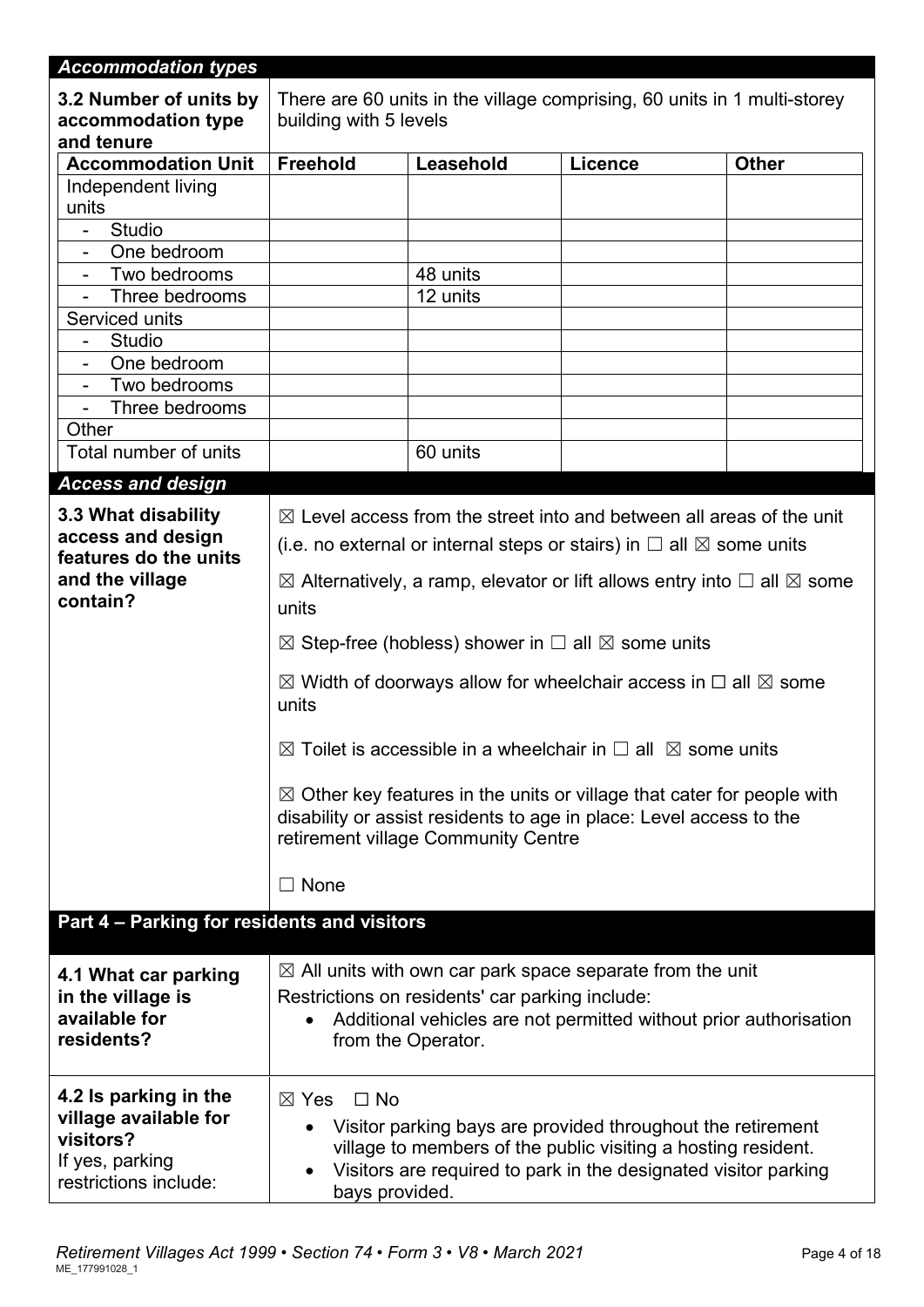|                                                                                                                                                                  | Visitors must not park in other residents' bays and parking on<br>$\bullet$<br>roadways is strictly prohibited.                                                                                                                                                                                                                                                                                                                                                                                                                                                                                                   |                                                     |  |  |
|------------------------------------------------------------------------------------------------------------------------------------------------------------------|-------------------------------------------------------------------------------------------------------------------------------------------------------------------------------------------------------------------------------------------------------------------------------------------------------------------------------------------------------------------------------------------------------------------------------------------------------------------------------------------------------------------------------------------------------------------------------------------------------------------|-----------------------------------------------------|--|--|
| Part 5 - Planning and development                                                                                                                                |                                                                                                                                                                                                                                                                                                                                                                                                                                                                                                                                                                                                                   |                                                     |  |  |
| 5.1 Is construction or<br>development of the<br>village complete?                                                                                                | Year village construction started: 2019<br>$\boxtimes$ Fully developed / completed<br>Partially developed / completed<br>Construction yet to commence<br>$\Box$                                                                                                                                                                                                                                                                                                                                                                                                                                                   |                                                     |  |  |
| 5.2 Construction,<br>development<br>applications and<br>development<br>approvals                                                                                 | Provide detail of any construction, development or redevelopment<br>relating to the retirement village land, including details of any related<br>development approval or development applications in accordance with<br>the Planning Act 2016.                                                                                                                                                                                                                                                                                                                                                                    |                                                     |  |  |
| Provide details and<br>timeframe of<br>development or<br>proposed development,<br>including the final<br>number and types of<br>units and any new<br>facilities. | Not Applicable                                                                                                                                                                                                                                                                                                                                                                                                                                                                                                                                                                                                    |                                                     |  |  |
| 5.3 Redevelopment<br>plan under the<br><b>Retirement Villages</b><br><b>Act 1999</b>                                                                             | Is there an approved redevelopment plan for the village under the<br><b>Retirement Villages Act?</b><br>$\Box$ Yes<br>$\boxtimes$ No<br>The Retirement Villages Act may require a written redevelopment plan<br>for certain types of redevelopment of the village and this is different to<br>a development approval. A redevelopment plan must be approved by<br>the residents of the village (by a special resolution at a residents<br>meeting) or by the Department of Housing and Public Works.<br><b>Note:</b> see notice at end of document regarding inspection of the<br>development approval documents. |                                                     |  |  |
| Part 6 - Facilities onsite at the village                                                                                                                        |                                                                                                                                                                                                                                                                                                                                                                                                                                                                                                                                                                                                                   |                                                     |  |  |
| 6.1 The following<br>facilities are currently<br>available to residents:                                                                                         | Activities or games room<br>$\boxtimes$<br>Arts and crafts room                                                                                                                                                                                                                                                                                                                                                                                                                                                                                                                                                   | Medical consultation room<br>Restaurant             |  |  |
|                                                                                                                                                                  | Auditorium                                                                                                                                                                                                                                                                                                                                                                                                                                                                                                                                                                                                        | Shop                                                |  |  |
|                                                                                                                                                                  | $\bowtie$<br><b>BBQ</b> area outdoors<br><b>Billiards room</b>                                                                                                                                                                                                                                                                                                                                                                                                                                                                                                                                                    | $\boxtimes$ Swimming pool [outdoor/solar<br>heated] |  |  |
|                                                                                                                                                                  | Bowling green<br>[indoor/outdoor]                                                                                                                                                                                                                                                                                                                                                                                                                                                                                                                                                                                 | $\boxtimes$ Separate lounge in community<br>centre  |  |  |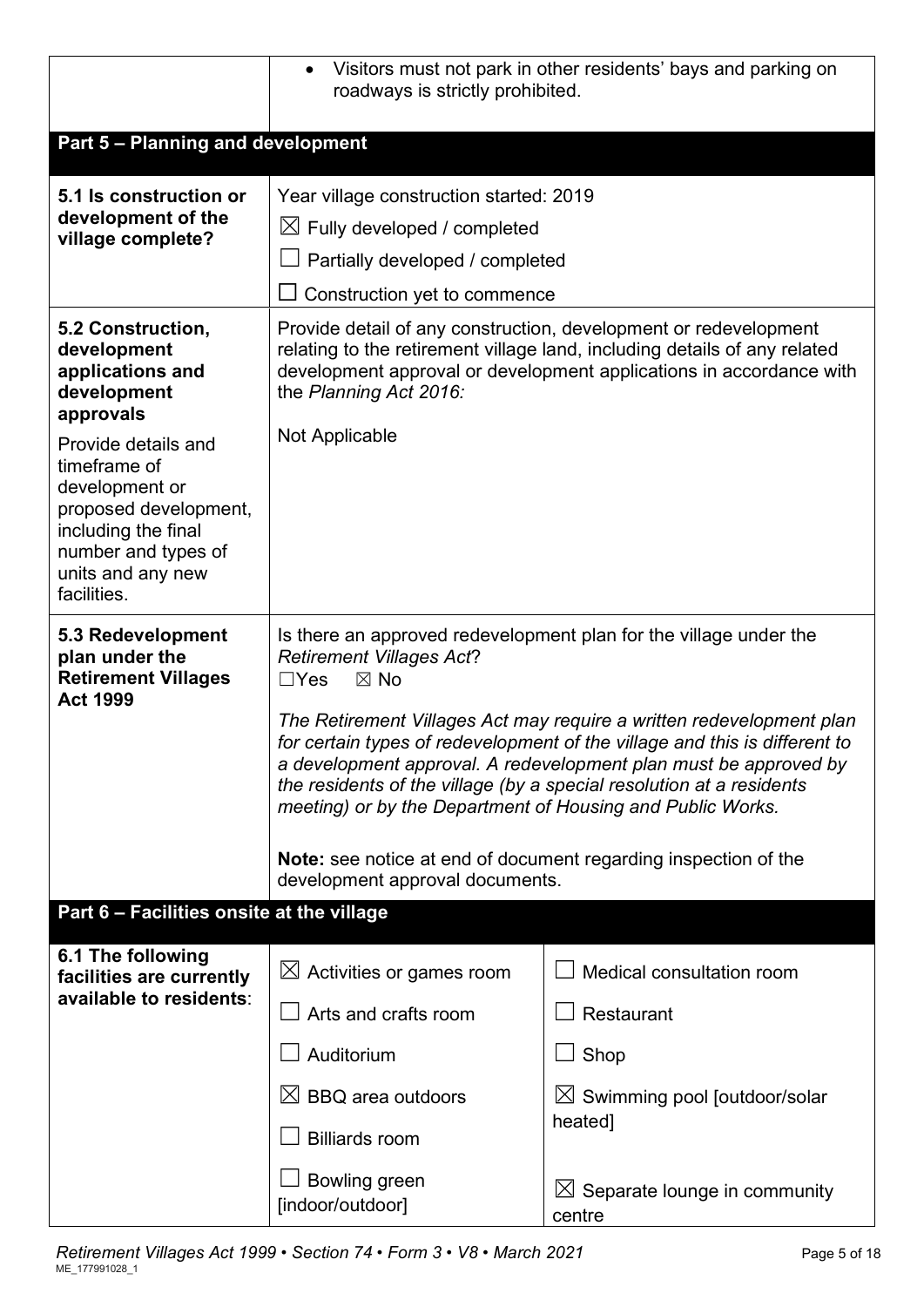|                                                                                                                                                                                                            | Business centre (e.g.<br>computers, printers, internet<br>access) | Spa [indoor/outdoor]<br>Storage area for boats / caravans                                                  |  |
|------------------------------------------------------------------------------------------------------------------------------------------------------------------------------------------------------------|-------------------------------------------------------------------|------------------------------------------------------------------------------------------------------------|--|
|                                                                                                                                                                                                            | Chapel / prayer room                                              | Tennis court [full/half]                                                                                   |  |
|                                                                                                                                                                                                            | <b>Communal laundries</b>                                         | Village bus or transport                                                                                   |  |
|                                                                                                                                                                                                            | $\boxtimes$ Community room or centre                              | Workshop                                                                                                   |  |
|                                                                                                                                                                                                            | Dining room                                                       | Other: Open plan dinning zone<br>$\boxtimes$                                                               |  |
|                                                                                                                                                                                                            | Gardens                                                           | with kitchen, Rooftop Sky Garden                                                                           |  |
|                                                                                                                                                                                                            | $\boxtimes$ Gym                                                   | Note from the scheme operator: All                                                                         |  |
|                                                                                                                                                                                                            | $\boxtimes$ Hairdressing or beauty<br>room                        | facilities mentioned above are<br>currently under construction but will<br>be completed and available when |  |
|                                                                                                                                                                                                            | $\boxtimes$ Library                                               | residents first occupy the village.                                                                        |  |
| Details about any facility that is not funded from the General Services Charge paid by residents or<br>if there are any restrictions on access or sharing of facilities (e.g. with an aged care facility): |                                                                   |                                                                                                            |  |
| Hairdressing/Beauty Services by user pay basis                                                                                                                                                             |                                                                   |                                                                                                            |  |
|                                                                                                                                                                                                            | $\overline{\phantom{0}}$                                          |                                                                                                            |  |

**6.2 Does the village have an onsite, attached, adjacent or co-located residential aged care facility?**

**Part 7 – Services**

**Note:** Aged care facilities are not covered by the *Retirement Villages Act 1999 (Qld).* The retirement village operator cannot keep places free or guarantee places in aged care for residents of the retirement village. To enter a residential aged care facility, you must be assessed as eligible by an Aged Care Assessment Team (ACAT) in accordance with the *Aged Care Act 1997 (Cwth)*. Exit fees may apply when you move from your retirement village unit to other accommodation and may involve entering a new contract.

| Fail / - Seivices                                                                                                                        |                                                                                                                                                                                                                                                                                                                                                                                     |
|------------------------------------------------------------------------------------------------------------------------------------------|-------------------------------------------------------------------------------------------------------------------------------------------------------------------------------------------------------------------------------------------------------------------------------------------------------------------------------------------------------------------------------------|
| 7.1 What services are<br>provided to all village<br>residents (funded from<br>the General Services<br>Charge fund paid by<br>residents)? | 'General Services' provided to all residents include:<br>Operating the village for the benefit and enjoyment of residents.<br>Providing, operating and managing the community facilities.<br>Gardening and landscaping.<br>Managing security at the village.<br>Maintaining the emergency help system and/or safety equipment<br>(if any).                                          |
|                                                                                                                                          | Maintaining fire-fighting and protection equipment.<br>Maintaining and updating safety and emergency procedures for the<br>village.<br>Cleaning, maintenance, repairs and replacements of and to the<br>community facilities.<br>Maintenance, repairs and replacements of units and items in, on or<br>attached to units (except where this is the responsibility of a<br>resident) |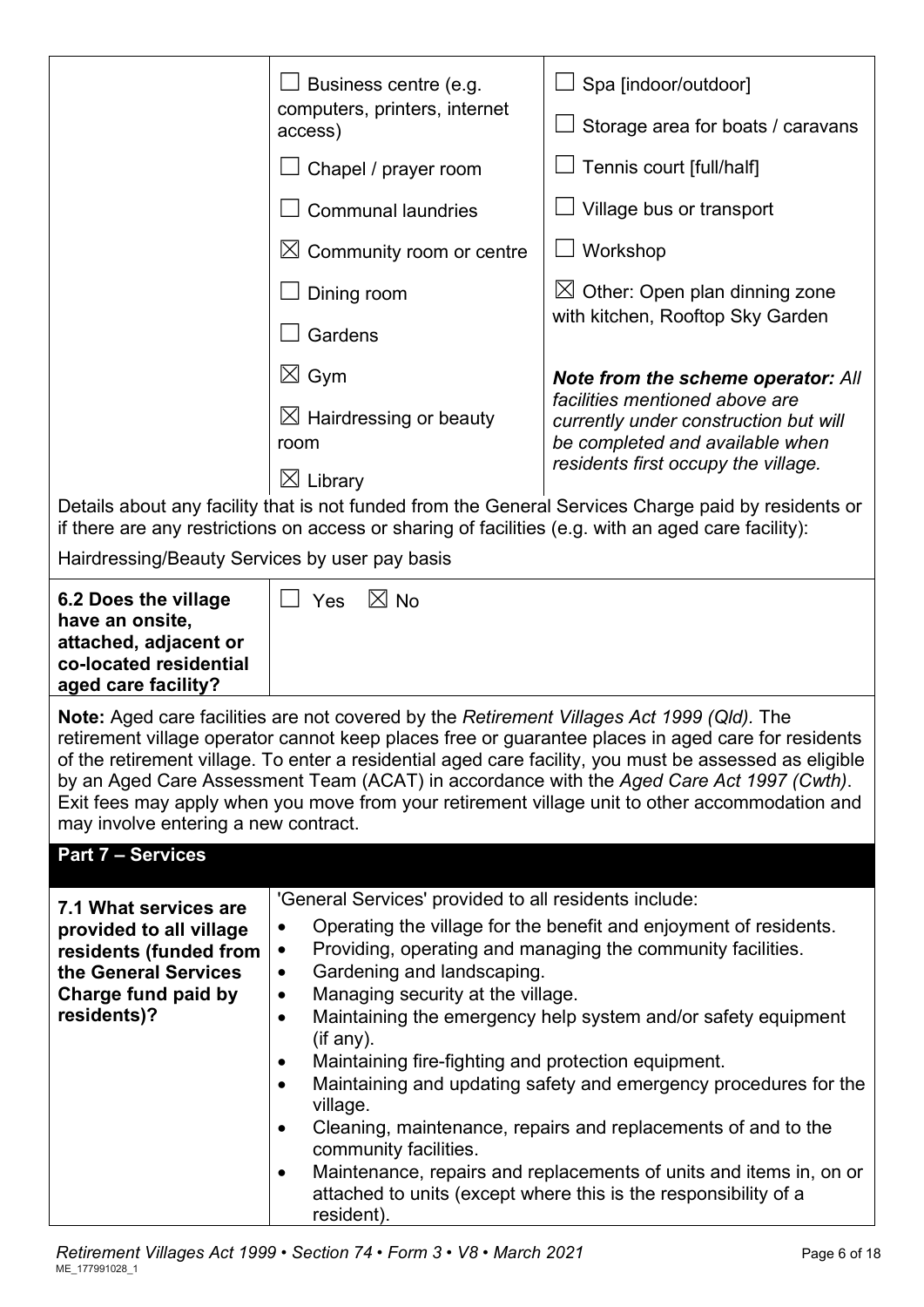|                                                                                                   | Monitoring and eradicating pests (except where this is the<br>$\bullet$<br>responsibility of a resident).<br>Engaging necessary staff and contractors, which may include a<br>$\bullet$<br>village manager, cleaning and maintenance personnel, security<br>personnel, personal care and nursing personnel and/or relief<br>personnel.<br>Arranging for administrative, book-keeping, accounting and legal<br>services necessary for the operation of the village.<br>Maintaining any licences required in relation to the village.<br>Paying operating costs for the village.<br>Maintaining insurances relating to the village that are required by<br>the Retirement Villages Act 1999 (Qld) or contemplated by a<br>residence contract, or that the scheme operator otherwise deems<br>appropriate.<br>Complying with the Retirement Villages Act 1999 (Qld).<br>Any other general services funded by via a budget for the general<br>services charges fund for a financial year. |  |  |
|---------------------------------------------------------------------------------------------------|---------------------------------------------------------------------------------------------------------------------------------------------------------------------------------------------------------------------------------------------------------------------------------------------------------------------------------------------------------------------------------------------------------------------------------------------------------------------------------------------------------------------------------------------------------------------------------------------------------------------------------------------------------------------------------------------------------------------------------------------------------------------------------------------------------------------------------------------------------------------------------------------------------------------------------------------------------------------------------------|--|--|
| 7.2 Are optional                                                                                  | $\boxtimes$ Yes<br>$\Box$ No                                                                                                                                                                                                                                                                                                                                                                                                                                                                                                                                                                                                                                                                                                                                                                                                                                                                                                                                                          |  |  |
| personal services<br>provided or made<br>available to residents<br>on a user-pays basis?          | Some personal services such as emergency call services, visiting hair<br>and beauty providers are available from time to time on a user pays<br>basis.                                                                                                                                                                                                                                                                                                                                                                                                                                                                                                                                                                                                                                                                                                                                                                                                                                |  |  |
| 7.3 Does the<br>retirement village<br>operator provide<br>government funded<br>home care services | $\Box$ Yes, the operator is an Approved Provider of home care under the<br>Aged Care Act 1997 (Registered Accredited Care Supplier - RACS ID<br>number:)                                                                                                                                                                                                                                                                                                                                                                                                                                                                                                                                                                                                                                                                                                                                                                                                                              |  |  |
| under the Aged Care<br>Act 1997 (Cwth)?                                                           | Yes, home care is provided in association with an Approved<br>Provider:                                                                                                                                                                                                                                                                                                                                                                                                                                                                                                                                                                                                                                                                                                                                                                                                                                                                                                               |  |  |
|                                                                                                   | $\boxtimes$ No, the operator does not provide home care services, residents<br>can arrange their own home care services                                                                                                                                                                                                                                                                                                                                                                                                                                                                                                                                                                                                                                                                                                                                                                                                                                                               |  |  |
| the retirement village provider, if one is offered.                                               | <b>Note:</b> Some residents may be eligible to receive a Home Care Package, or a Commonwealth<br>Home Support Program subsidised by the Commonwealth Government if assessed as eligible by<br>an aged care assessment team (ACAT) under the Aged Care Act 1997 (Cwth). These home care<br>services are not covered by the Retirement Villages Act 1999 (Qld).<br>Residents can choose their own approved Home Care Provider and are not obliged to use                                                                                                                                                                                                                                                                                                                                                                                                                                                                                                                                |  |  |
| Part 8 - Security and emergency systems                                                           |                                                                                                                                                                                                                                                                                                                                                                                                                                                                                                                                                                                                                                                                                                                                                                                                                                                                                                                                                                                       |  |  |
| 8.1 Does the village<br>have a security<br>system?<br>If yes:                                     | $\boxtimes$ Yes<br><b>No</b>                                                                                                                                                                                                                                                                                                                                                                                                                                                                                                                                                                                                                                                                                                                                                                                                                                                                                                                                                          |  |  |
| the security system<br>details are:                                                               | The village is secured by electric doors with access permitted to those<br>who hold keyless remotes or have permission to enter the village to<br>visit a resident or service the village.                                                                                                                                                                                                                                                                                                                                                                                                                                                                                                                                                                                                                                                                                                                                                                                            |  |  |
| the security system<br>is monitored<br>between:                                                   | Recorded CCTV security system - not actively monitored.                                                                                                                                                                                                                                                                                                                                                                                                                                                                                                                                                                                                                                                                                                                                                                                                                                                                                                                               |  |  |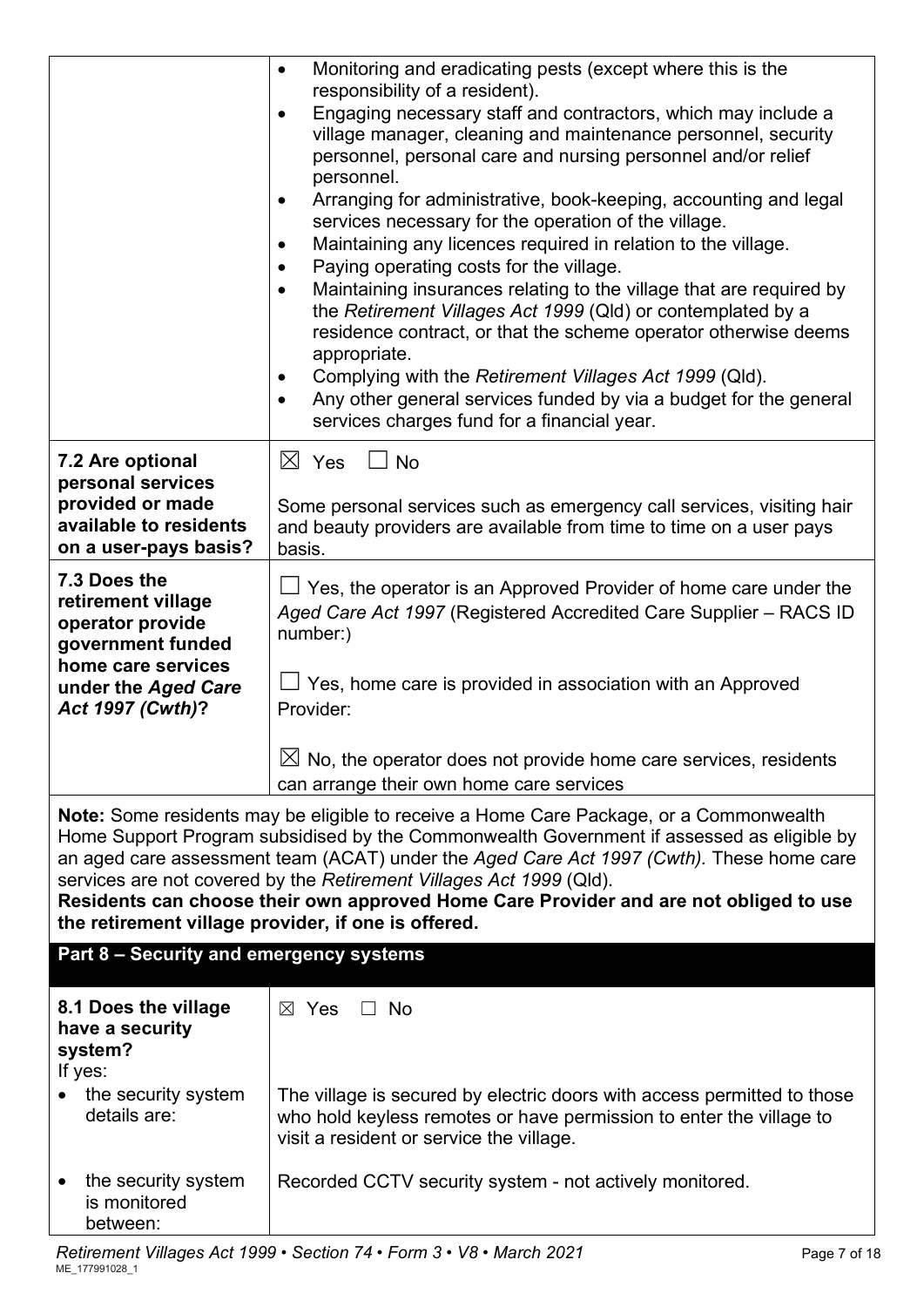| 8.2 Does the village<br>have an emergency<br>help system?<br>If yes or optional:                                                                                                           | $\boxtimes$ Yes - all residents<br>$\Box$ No<br>$\Box$ Optional                                                                                                                                       |                        |                               |  |  |
|--------------------------------------------------------------------------------------------------------------------------------------------------------------------------------------------|-------------------------------------------------------------------------------------------------------------------------------------------------------------------------------------------------------|------------------------|-------------------------------|--|--|
| the emergency help<br>system details are                                                                                                                                                   | Each unit includes Tunstall 24-hour emergency facilities.                                                                                                                                             |                        |                               |  |  |
| the emergency help<br>system is monitored<br>between:                                                                                                                                      | 24 hours per day, 7 days per week.                                                                                                                                                                    |                        |                               |  |  |
| 8.3 Does the village<br>have equipment that<br>provides for the safety<br>or medical emergency<br>of residents?<br>If yes: list or provide<br>details e.g. first aid kit,<br>defibrillator | $\boxtimes$ Yes<br>$\Box$ No<br>The retirement village Community Centre is equipped with a first aid kit<br>and the units are equipped with a monitored Tunstall emergency call<br>management system. |                        |                               |  |  |
| <b>COSTS AND FINANCIAL MANAGEMENT</b>                                                                                                                                                      |                                                                                                                                                                                                       |                        |                               |  |  |
|                                                                                                                                                                                            |                                                                                                                                                                                                       |                        |                               |  |  |
|                                                                                                                                                                                            | Part 9 - Ingoing contribution - entry costs to live in the village<br>An ingoing contribution is the amount a prospective resident must pay under a residence contract                                |                        |                               |  |  |
|                                                                                                                                                                                            | to secure a right to reside in the retirement village. The ingoing contribution is also referred to as                                                                                                |                        |                               |  |  |
|                                                                                                                                                                                            | the sale price or purchase price. It does not include ongoing charges such as rent or other                                                                                                           |                        |                               |  |  |
| recurring fees.                                                                                                                                                                            |                                                                                                                                                                                                       |                        |                               |  |  |
|                                                                                                                                                                                            |                                                                                                                                                                                                       |                        |                               |  |  |
| 9.1 What is the                                                                                                                                                                            | <b>Accommodation Unit</b>                                                                                                                                                                             |                        | Range of ingoing contribution |  |  |
| estimated ingoing                                                                                                                                                                          | Independent living units                                                                                                                                                                              |                        |                               |  |  |
| contribution (sale<br>price) range for all                                                                                                                                                 | <b>Studio</b>                                                                                                                                                                                         |                        |                               |  |  |
| types of units in the                                                                                                                                                                      | One bedroom                                                                                                                                                                                           |                        |                               |  |  |
| village?                                                                                                                                                                                   | Two bedrooms                                                                                                                                                                                          | \$670,000 to \$730,000 |                               |  |  |
|                                                                                                                                                                                            | Three bedrooms                                                                                                                                                                                        | \$820,000 to \$850,000 |                               |  |  |
|                                                                                                                                                                                            | Serviced units                                                                                                                                                                                        |                        |                               |  |  |
|                                                                                                                                                                                            | Studio                                                                                                                                                                                                |                        |                               |  |  |
|                                                                                                                                                                                            | One bedroom                                                                                                                                                                                           |                        |                               |  |  |
|                                                                                                                                                                                            | Two bedrooms                                                                                                                                                                                          |                        |                               |  |  |
|                                                                                                                                                                                            | Three bedrooms                                                                                                                                                                                        |                        |                               |  |  |
|                                                                                                                                                                                            | Other                                                                                                                                                                                                 |                        |                               |  |  |
|                                                                                                                                                                                            | <b>Full range of ingoing</b>                                                                                                                                                                          |                        |                               |  |  |
|                                                                                                                                                                                            | contributions for all unit                                                                                                                                                                            | \$670,000 to \$850,000 |                               |  |  |
|                                                                                                                                                                                            | types                                                                                                                                                                                                 |                        |                               |  |  |
| 9.2 Are there different<br>financial options<br>available for paying<br>the ingoing<br>contribution and exit<br>fee or other fees and                                                      | Yes<br>$\boxtimes$ No<br>$\Box$                                                                                                                                                                       |                        |                               |  |  |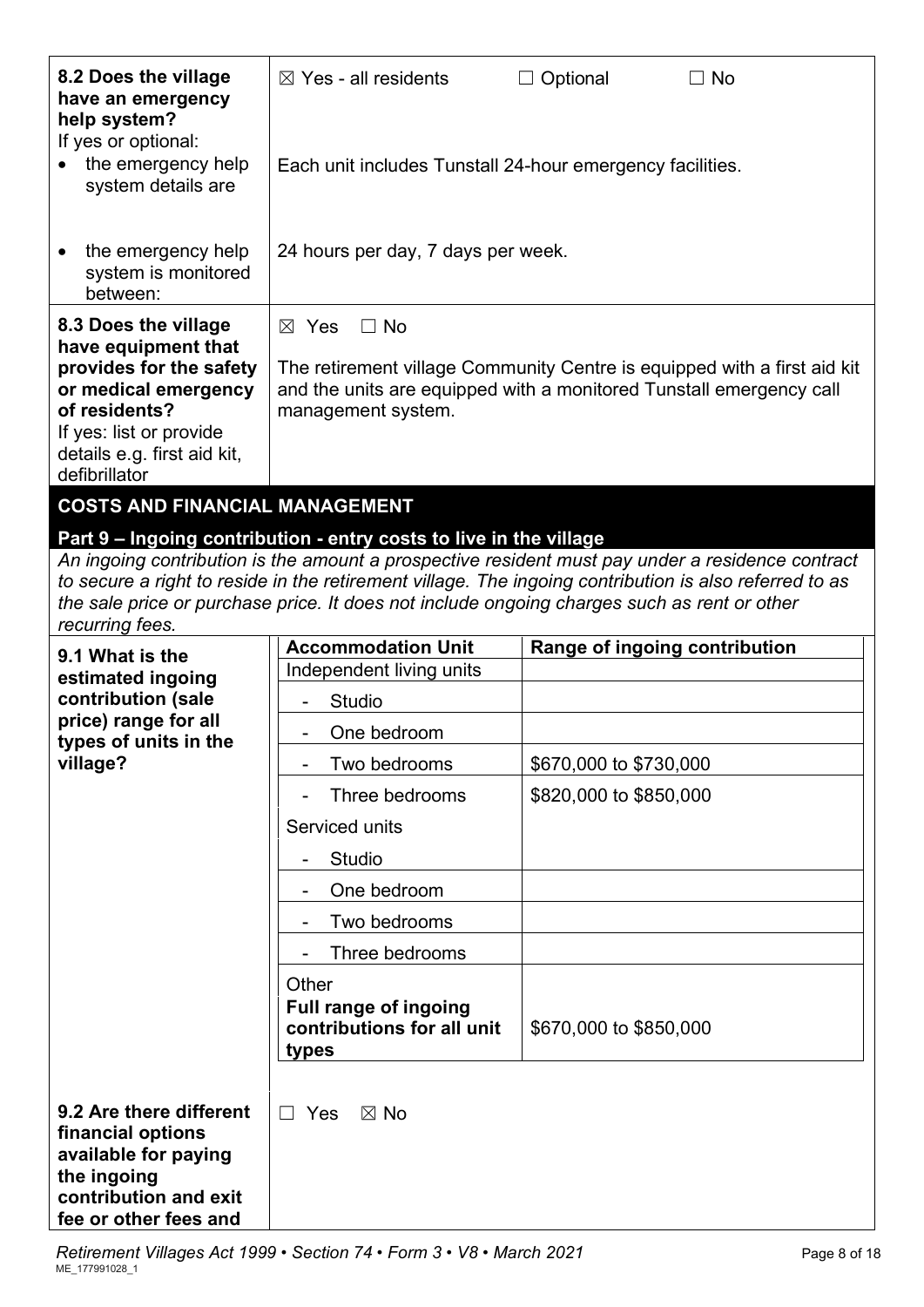| charges under a<br>residence contract?                     |                                                                                                                                                                                                                              |
|------------------------------------------------------------|------------------------------------------------------------------------------------------------------------------------------------------------------------------------------------------------------------------------------|
| 9.3 What other entry<br>costs do residents<br>need to pay? | $\Box$ Transfer or stamp duty<br>$\Box$ Costs related to your residence contract<br>$\Box$ Advance payment of General Services Charge<br>$\boxtimes$ Other costs:<br>Lease registration costs (currently \$234)<br>$\bullet$ |
|                                                            | Part 10 – Ongoing Costs - costs while living in the retirement village                                                                                                                                                       |

**General Services Charge:** Residents pay this charge for the general services supplied or made available to residents in the village, which may include management and administration, gardening and general maintenance and other services or facilities for recreation and entertainment described at 7.1.

**Maintenance Reserve Fund contribution:** Residents pay this charge for maintaining and repairing (but not replacing) the village's capital items e.g. communal facilities, swimming pool. This fund may or may not cover maintaining or repairing items in your unit, depending on the terms of your residence contract.

The budgets for the General Services Charges Fund and the Maintenance Reserve Fund are set each financial year and these amounts can increase each year. The amount to be held in the Maintenance Reserve Fund is determined by the operator using a quantity surveyor's report.

**Note:** The following ongoing costs are all stated as weekly amounts to help you compare the costs of different villages. However, the billing period for these amounts may not be weekly.

**10.1 Current weekly rates of General Services Charge and Maintenance Reserve Fund contribution**

| <b>Type of Unit</b>       | <b>General Services Charge</b><br>(weekly) | <b>Maintenance Reserve Fund</b><br>contribution<br>(weekly) |
|---------------------------|--------------------------------------------|-------------------------------------------------------------|
| All units pay a flat rate | \$108.97                                   | \$33.73                                                     |

## **Last three years of General Services Charge and Maintenance Reserve Fund contribution**

| <b>Financial</b><br>year | <b>General Services</b><br>Charge (range)<br>(weekly) | <b>Overall %</b><br>change from<br>previous year | <b>Maintenance</b><br><b>Reserve Fund</b><br>contribution (range)<br>(weekly) | <b>Overall %</b><br>change from<br>previous year<br>$(+ or -)$ |
|--------------------------|-------------------------------------------------------|--------------------------------------------------|-------------------------------------------------------------------------------|----------------------------------------------------------------|
| 2019/20                  | N/A                                                   | N/A                                              | N/A                                                                           | N/A                                                            |
| 2020/21                  | \$108.97                                              | N/A                                              | \$30.53                                                                       | N/A                                                            |
| 2021/22                  | \$108.97                                              | $0\%$                                            | \$33.73                                                                       | 10.5%                                                          |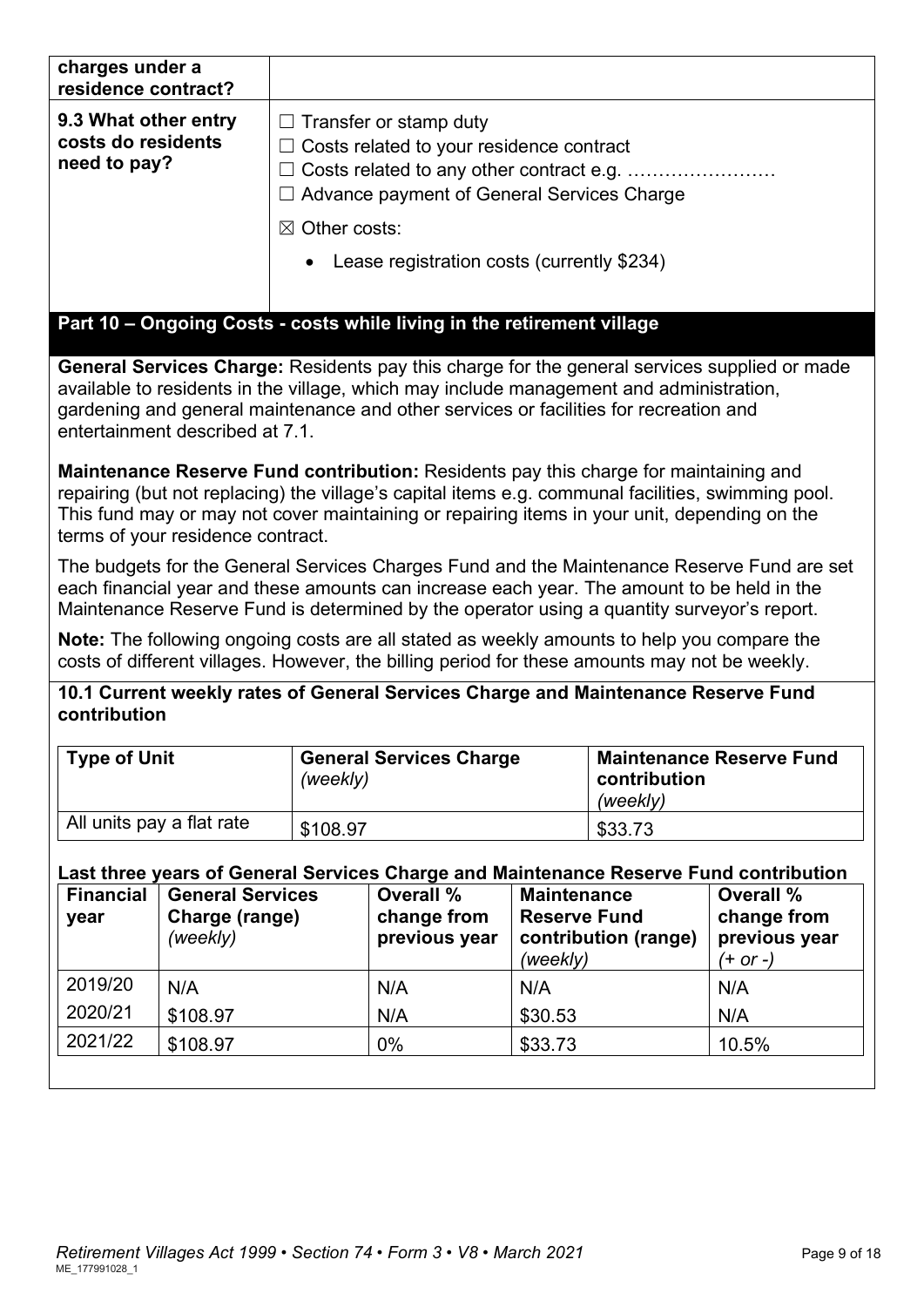| <b>10.2 What costs</b>                                                                                                                                                                                                        | $\boxtimes$ Contents insurance                                                                                                                                                                                                                                                                                                                                                                                                | $\Box$ Water                                                                                        |  |  |
|-------------------------------------------------------------------------------------------------------------------------------------------------------------------------------------------------------------------------------|-------------------------------------------------------------------------------------------------------------------------------------------------------------------------------------------------------------------------------------------------------------------------------------------------------------------------------------------------------------------------------------------------------------------------------|-----------------------------------------------------------------------------------------------------|--|--|
| relating to the units<br>are not covered by the                                                                                                                                                                               | $\Box$ Home insurance (freehold                                                                                                                                                                                                                                                                                                                                                                                               | $\boxtimes$ Telephone                                                                               |  |  |
| <b>General Services</b><br><b>Charge (residents will</b>                                                                                                                                                                      | units only)                                                                                                                                                                                                                                                                                                                                                                                                                   | $\boxtimes$ Internet                                                                                |  |  |
| need to pay these                                                                                                                                                                                                             | $\boxtimes$ Electricity<br>Gas                                                                                                                                                                                                                                                                                                                                                                                                | $\boxtimes$ Pay TV                                                                                  |  |  |
| costs separately)?                                                                                                                                                                                                            |                                                                                                                                                                                                                                                                                                                                                                                                                               | $\boxtimes$ Other: Additional Tunstall support<br>services                                          |  |  |
| 10.3 What other<br>ongoing or occasional<br>costs for repair,<br>maintenance and<br>replacement of items<br>in, on or attached to<br>the units are residents<br>responsible for and<br>pay for while residing<br>in the unit? | $\Box$ Unit fixtures<br>$\Box$ Unit fittings<br>Unit appliances<br>$\boxtimes$ None<br>Additional information:<br>Residents are responsible for:<br>items they own or bring into the unit;<br>٠<br>alterations or additions they make to the unit; and<br>$\bullet$<br>damage and accelerated wear they cause to the unit.<br>The scheme operator will be responsible for all other maintenance,<br>repairs and replacements. |                                                                                                     |  |  |
| 10.4 Does the operator<br>offer a maintenance<br>service or help<br>residents arrange<br>repairs and<br>maintenance for their<br>unit?                                                                                        | $\boxtimes$ Yes<br>$\Box$ No<br>The operator can provide residents with a list of preferred suppliers as<br>an option for repairs and maintenance of items that the resident is<br>responsible for on a user pays basis. For items that the operator is<br>responsible to repair and maintain, the resident can complete a<br>maintenance request form.                                                                       |                                                                                                     |  |  |
| If yes: provide details,<br>including any charges<br>for this service.                                                                                                                                                        |                                                                                                                                                                                                                                                                                                                                                                                                                               |                                                                                                     |  |  |
| Part 11 - Exit fees - when you leave the village                                                                                                                                                                              |                                                                                                                                                                                                                                                                                                                                                                                                                               |                                                                                                     |  |  |
|                                                                                                                                                                                                                               | to reside in their unit is sold. This is also referred to as a 'deferred management fee' (DMF).                                                                                                                                                                                                                                                                                                                               | A resident may have to pay an exit fee to the operator when they leave their unit or when the right |  |  |
| 11.1 Do residents pay<br>an exit fee when they<br>permanently leave<br>their unit?                                                                                                                                            | $\boxtimes$ Yes – all residents pay an exit fee calculated using the same<br>formula<br>out may vary depending on each resident's residence contract                                                                                                                                                                                                                                                                          | $\Box$ Yes – all new residents pay an exit fee but the way this is worked                           |  |  |
| If yes: list all exit fee<br>options that may apply<br>to new contracts                                                                                                                                                       | $\Box$ No exit fee<br>$\Box$ Other                                                                                                                                                                                                                                                                                                                                                                                            |                                                                                                     |  |  |
| Time period from date<br>of occupation of unit to<br>the date the resident<br>ceases to reside in the<br>unit                                                                                                                 | Exit fee calculation based on: your ingoing contribution                                                                                                                                                                                                                                                                                                                                                                      |                                                                                                     |  |  |
| 1 year                                                                                                                                                                                                                        | 5% of your ingoing contribution                                                                                                                                                                                                                                                                                                                                                                                               |                                                                                                     |  |  |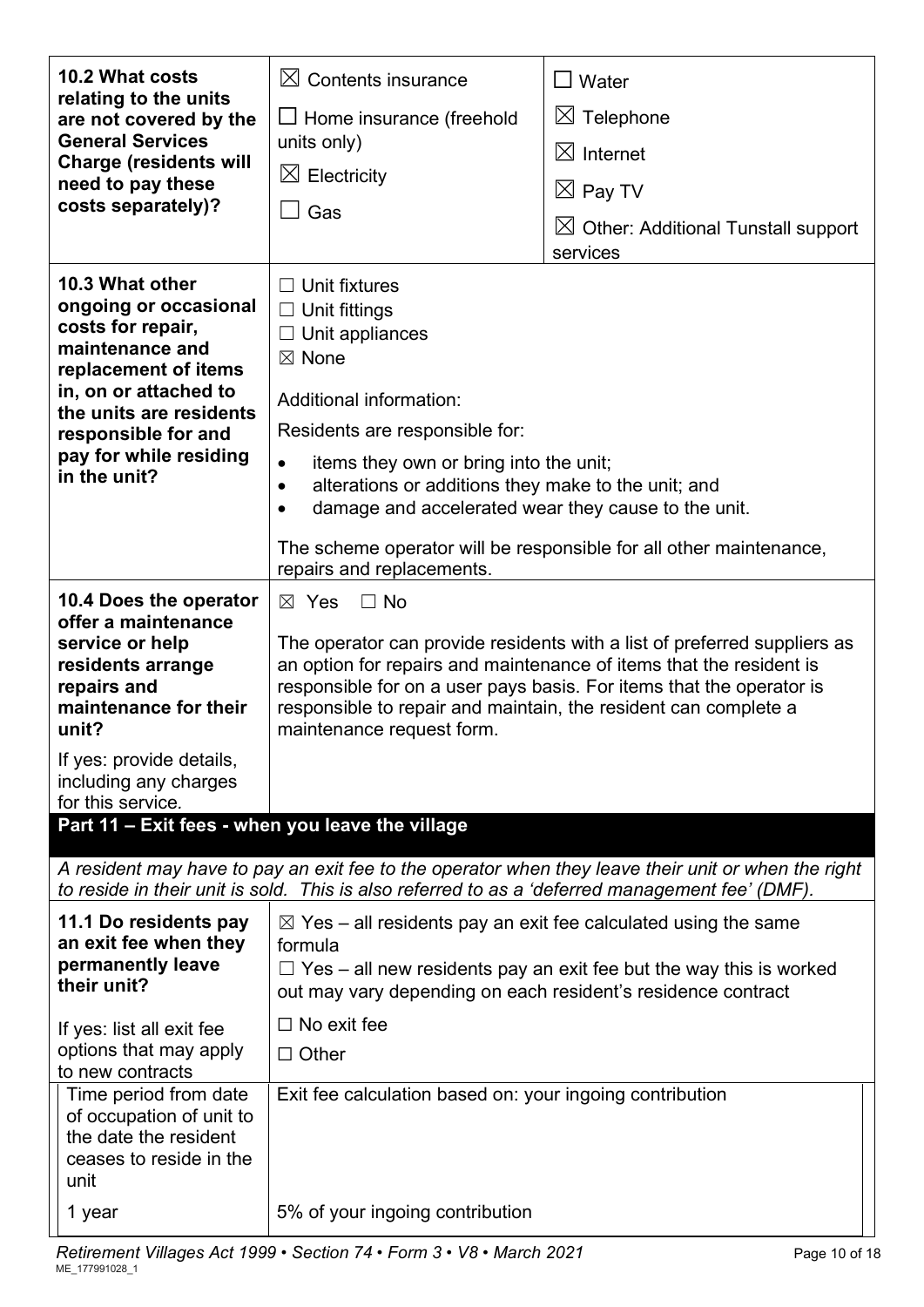| 2 years                                                                                              | 10% of your ingoing contribution                                                                                                                                                                                                                                                                                                     |  |
|------------------------------------------------------------------------------------------------------|--------------------------------------------------------------------------------------------------------------------------------------------------------------------------------------------------------------------------------------------------------------------------------------------------------------------------------------|--|
| 3 years                                                                                              | 15% of your ingoing contribution                                                                                                                                                                                                                                                                                                     |  |
| 4 years                                                                                              | 20% of your ingoing contribution                                                                                                                                                                                                                                                                                                     |  |
| 5 years                                                                                              | 25% of your ingoing contribution                                                                                                                                                                                                                                                                                                     |  |
| 6 years                                                                                              | 28% of your ingoing contribution                                                                                                                                                                                                                                                                                                     |  |
| 10 years                                                                                             | 28% of your ingoing contribution                                                                                                                                                                                                                                                                                                     |  |
| on a daily basis.                                                                                    | Note: if the period of occupation is not a whole number of years, the exit fee will be worked out                                                                                                                                                                                                                                    |  |
|                                                                                                      | The maximum (or capped) exit fee is 28% of the ingoing contribution after 6 years of residence.                                                                                                                                                                                                                                      |  |
|                                                                                                      | The minimum exit fee is: 5% of your ingoing contribution x 1/365 (for 1 day of residence).                                                                                                                                                                                                                                           |  |
| 11.2 What other exit                                                                                 | $\Box$ Sale costs for the unit                                                                                                                                                                                                                                                                                                       |  |
| costs do residents<br>need to pay or                                                                 | $\boxtimes$ Legal costs                                                                                                                                                                                                                                                                                                              |  |
| contribute to?                                                                                       | $\boxtimes$ Other costs:                                                                                                                                                                                                                                                                                                             |  |
|                                                                                                      | Surrender of Lease registration costs (currently \$197)<br>$\circ$<br>stamp duty on Surrender of Lease (currently nil)<br>$\circ$                                                                                                                                                                                                    |  |
|                                                                                                      | Part 12 - Reinstatement and renovation of the unit                                                                                                                                                                                                                                                                                   |  |
|                                                                                                      |                                                                                                                                                                                                                                                                                                                                      |  |
| 12.1 Is the resident<br>responsible for<br>reinstatement of the<br>unit when they leave<br>the unit? | $\bowtie$<br>Yes<br>No                                                                                                                                                                                                                                                                                                               |  |
|                                                                                                      | Reinstatement work means replacements or repairs that are<br>reasonably necessary to return the unit to the same condition it was in<br>when the resident started occupation, apart from:                                                                                                                                            |  |
|                                                                                                      | fair wear and tear; and<br>$\bullet$                                                                                                                                                                                                                                                                                                 |  |
|                                                                                                      | renovations and other changes to the condition of the unit<br>carried out with agreement of the resident and operator.                                                                                                                                                                                                               |  |
|                                                                                                      | Fair wear and tear includes a reasonable amount of wear and tear<br>associated with the use of items commonly used in a retirement village.<br>However, a resident is responsible for the cost of replacing a capital<br>item of the retirement village if the resident deliberately damages the<br>item or causes accelerated wear. |  |
|                                                                                                      |                                                                                                                                                                                                                                                                                                                                      |  |
|                                                                                                      | Entry and exit inspections and reports are undertaken by the operator<br>and resident to assess the condition of the unit.                                                                                                                                                                                                           |  |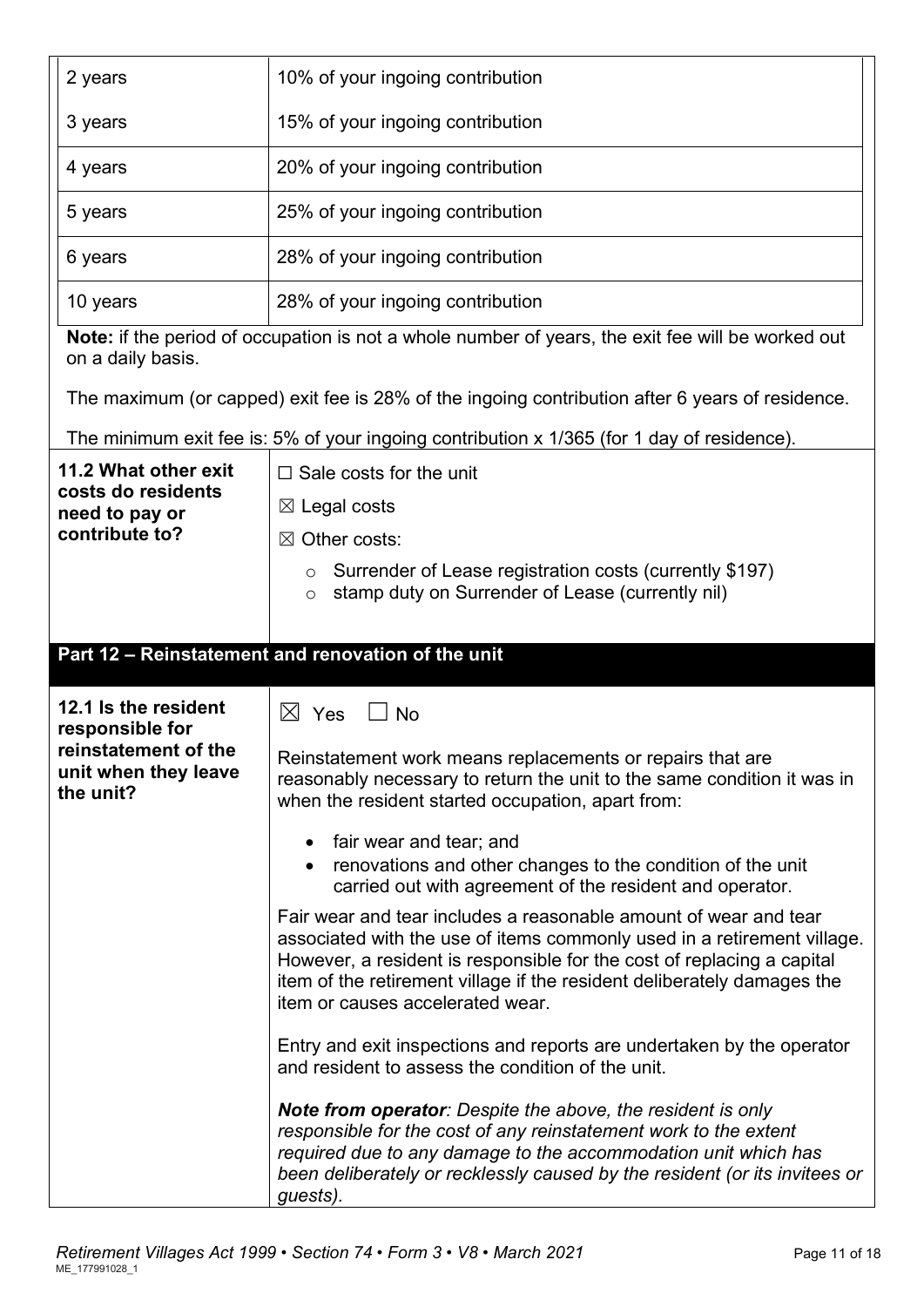| 12.2 Is the resident<br>responsible for<br>renovation of the unit<br>when they leave the<br>unit?<br>Part 13 - Capital gain or losses                                                   | $\boxtimes$ Yes, all residents pay 50% of any renovation costs (in same<br>proportion as the share of the capital gain on the sale of their unit)<br>Renovation means replacements or repairs other than reinstatement<br>work.<br>By law, the operator is responsible for the cost of any renovation work<br>on a former resident's unit, unless the residence contract provides for<br>the resident to share in the capital gain on the sale of the resident's<br>interest in the unit. Renovation costs are shared between the former<br>resident and operator in the same proportion as any capital gain is to<br>be shared under the residence contract.                                                                                                                                                                                                                                                                            |
|-----------------------------------------------------------------------------------------------------------------------------------------------------------------------------------------|------------------------------------------------------------------------------------------------------------------------------------------------------------------------------------------------------------------------------------------------------------------------------------------------------------------------------------------------------------------------------------------------------------------------------------------------------------------------------------------------------------------------------------------------------------------------------------------------------------------------------------------------------------------------------------------------------------------------------------------------------------------------------------------------------------------------------------------------------------------------------------------------------------------------------------------|
|                                                                                                                                                                                         |                                                                                                                                                                                                                                                                                                                                                                                                                                                                                                                                                                                                                                                                                                                                                                                                                                                                                                                                          |
| 13.1 When the<br>resident's interest or<br>right to reside in the<br>unit is sold, does the<br>resident share in the<br>capital gain or capital<br>loss on the resale of<br>their unit? | $\boxtimes$ Yes, the resident's share of the<br>capital gain is 50%<br>the resident's share of the<br>capital loss is 50%                                                                                                                                                                                                                                                                                                                                                                                                                                                                                                                                                                                                                                                                                                                                                                                                                |
|                                                                                                                                                                                         | Part 14 - Exit entitlement or buyback of freehold units                                                                                                                                                                                                                                                                                                                                                                                                                                                                                                                                                                                                                                                                                                                                                                                                                                                                                  |
|                                                                                                                                                                                         | An exit entitlement is the amount the operator may be required to pay the former resident under a                                                                                                                                                                                                                                                                                                                                                                                                                                                                                                                                                                                                                                                                                                                                                                                                                                        |
|                                                                                                                                                                                         | residence contract after the right to reside is terminated and the former resident has left the unit.                                                                                                                                                                                                                                                                                                                                                                                                                                                                                                                                                                                                                                                                                                                                                                                                                                    |
| 14.1 How is the exit<br>entitlement which the<br>operator will pay the<br>resident worked out?                                                                                          | The ingoing contribution (paid to the scheme operator on entry) is<br>repaid to the resident, plus the resident's share of any capital gain,<br>subject to set-offs for the exit fee and other amounts payable by the<br>resident as set out in the resident's Lease.                                                                                                                                                                                                                                                                                                                                                                                                                                                                                                                                                                                                                                                                    |
| 14.2 When is the exit<br>entitlement payable?                                                                                                                                           | By law, the operator must pay the exit entitlement to a former resident<br>on or before the <b>earliest</b> of the following days:<br>the day stated in the residence contract<br>$\triangleright$ which is 18 months after the termination of the residence<br>contract and the date the resident gives vacant possession<br>of the unit to the scheme operator<br>14 days after the settlement of the sale of the right to reside in the<br>unit to the next resident or the operator<br>18 months after the termination date of the resident's right to reside<br>under the residence contract, even if the unit has not been resold,<br>unless the operator has been granted an extension for payment by<br>the Queensland Civil and Administrative Tribunal (QCAT).<br>In addition, an operator is entitled to see probate or letters of<br>administration before paying the exit entitlement of a former resident<br>who has died. |
| 14.3 What is the<br>turnover of units for<br>sale in the village?                                                                                                                       | 51 accommodation units were vacant as at the end of the last financial<br>year.<br>N/A accommodation units were resold during the last financial year                                                                                                                                                                                                                                                                                                                                                                                                                                                                                                                                                                                                                                                                                                                                                                                    |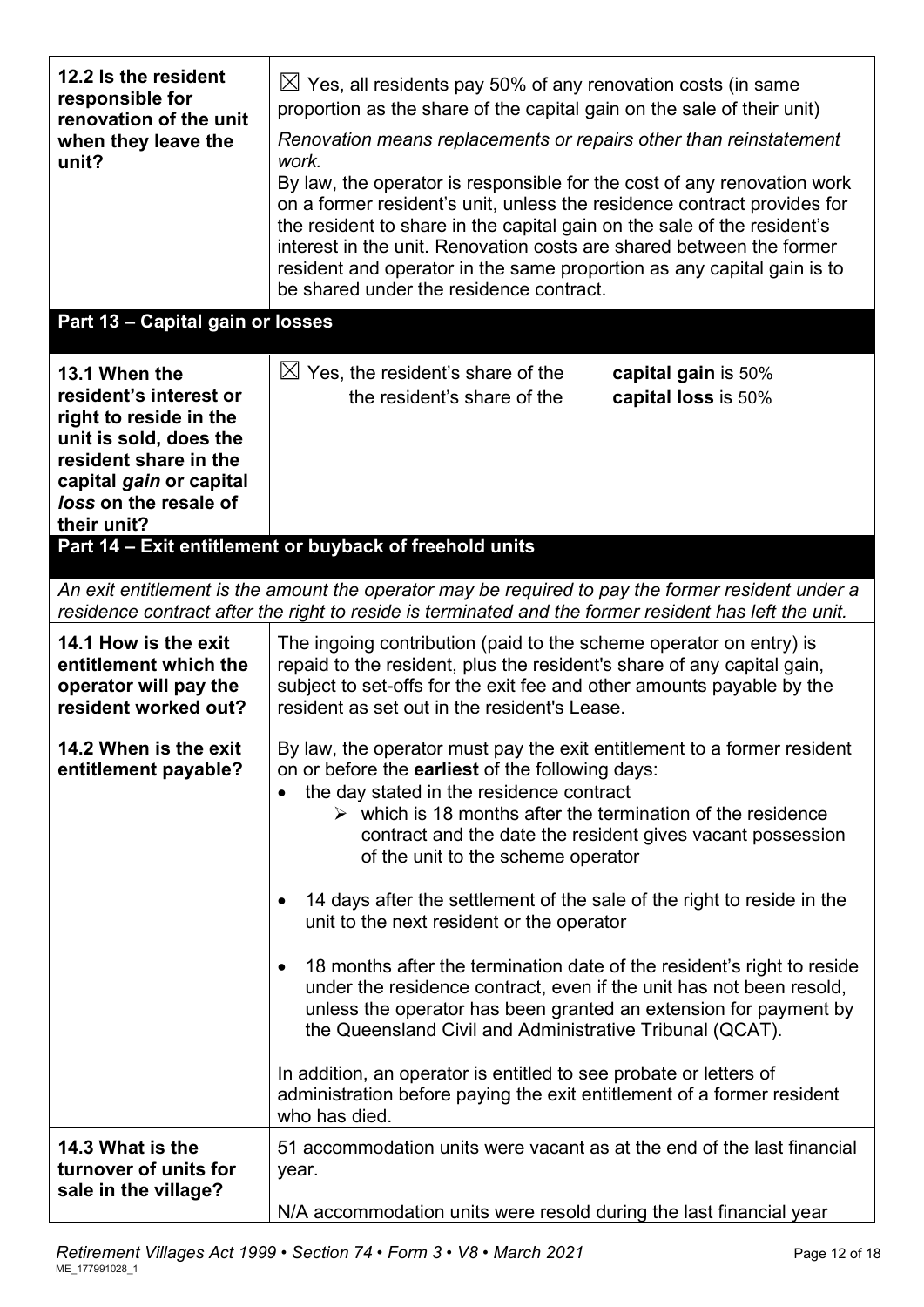|                                                                | N/A months was the average length of time to sell a unit over the last<br>three financial years                                                                                                                                       |                                                                                                                                                                                                                        |                   |          |                             |
|----------------------------------------------------------------|---------------------------------------------------------------------------------------------------------------------------------------------------------------------------------------------------------------------------------------|------------------------------------------------------------------------------------------------------------------------------------------------------------------------------------------------------------------------|-------------------|----------|-----------------------------|
| Part 15 - Financial management of the village                  |                                                                                                                                                                                                                                       |                                                                                                                                                                                                                        |                   |          |                             |
| 15.1 What is the<br>financial status for the<br>funds that the | <b>Financial Year</b>                                                                                                                                                                                                                 | General Services Charges Fund for the last 3 years<br>Deficit/Surplus                                                                                                                                                  | <b>Balance</b>    |          | Change from                 |
| operator is required to<br>maintain under the                  | 2018/19<br>2019/20                                                                                                                                                                                                                    | N/A<br>N/A                                                                                                                                                                                                             | N/A<br>N/A        |          | previous year<br>N/A<br>N/A |
| <b>Retirement Villages</b><br>Act 1999?                        | 2020/21                                                                                                                                                                                                                               | 0.00                                                                                                                                                                                                                   | 33,101            |          | 100%                        |
|                                                                | <b>Balance of General Services Charges</b><br><b>Fund</b> for last financial year OR last quarter if<br>no full financial year available<br>Balance of Maintenance Reserve Fund for<br>last financial year OR last quarter if no full |                                                                                                                                                                                                                        | \$10,636<br>\$195 |          |                             |
|                                                                | financial year available                                                                                                                                                                                                              |                                                                                                                                                                                                                        |                   |          |                             |
|                                                                | full financial year available                                                                                                                                                                                                         | Balance of Capital Replacement Fund for<br>the last financial year OR last quarter if no                                                                                                                               |                   | \$39,038 |                             |
|                                                                |                                                                                                                                                                                                                                       | Percentage of a resident ingoing contribution<br>applied to the Capital Replacement Fund                                                                                                                               |                   |          |                             |
|                                                                | items.                                                                                                                                                                                                                                | The operator pays a percentage of a<br>resident's ingoing contribution, as<br>determined by a quantity surveyor's report,<br>to the Capital Replacement Fund. This fund<br>is used for replacing the village's capital |                   |          |                             |

#### **Part 16 – Insurance**

The village operator must take out general insurance, to full replacement value, for the retirement village, including for:

- communal facilities; and
- the accommodation units, other than accommodation units owned by residents.

Residents contribute towards the cost of this insurance as part of the General Services Charge.

| 16.1 Is the resident<br>responsible for<br>arranging any<br>insurance cover?<br>If yes, the resident is<br>responsible for these<br>insurance policies: | ∩ No<br>$\boxtimes$ Yes<br>If yes, the resident is responsible for these insurance policies:<br>• Contents insurance (for the resident's property in the unit);<br>• Public liability insurance (for incidents occurring in the resident's<br>$unit)$ ;<br>• Workers' compensation insurance (for the resident's employees<br>or contractors); and<br>• Third-party insurance (for the resident's motor vehicles or<br>mobility devices). |
|---------------------------------------------------------------------------------------------------------------------------------------------------------|-------------------------------------------------------------------------------------------------------------------------------------------------------------------------------------------------------------------------------------------------------------------------------------------------------------------------------------------------------------------------------------------------------------------------------------------|
|---------------------------------------------------------------------------------------------------------------------------------------------------------|-------------------------------------------------------------------------------------------------------------------------------------------------------------------------------------------------------------------------------------------------------------------------------------------------------------------------------------------------------------------------------------------------------------------------------------------|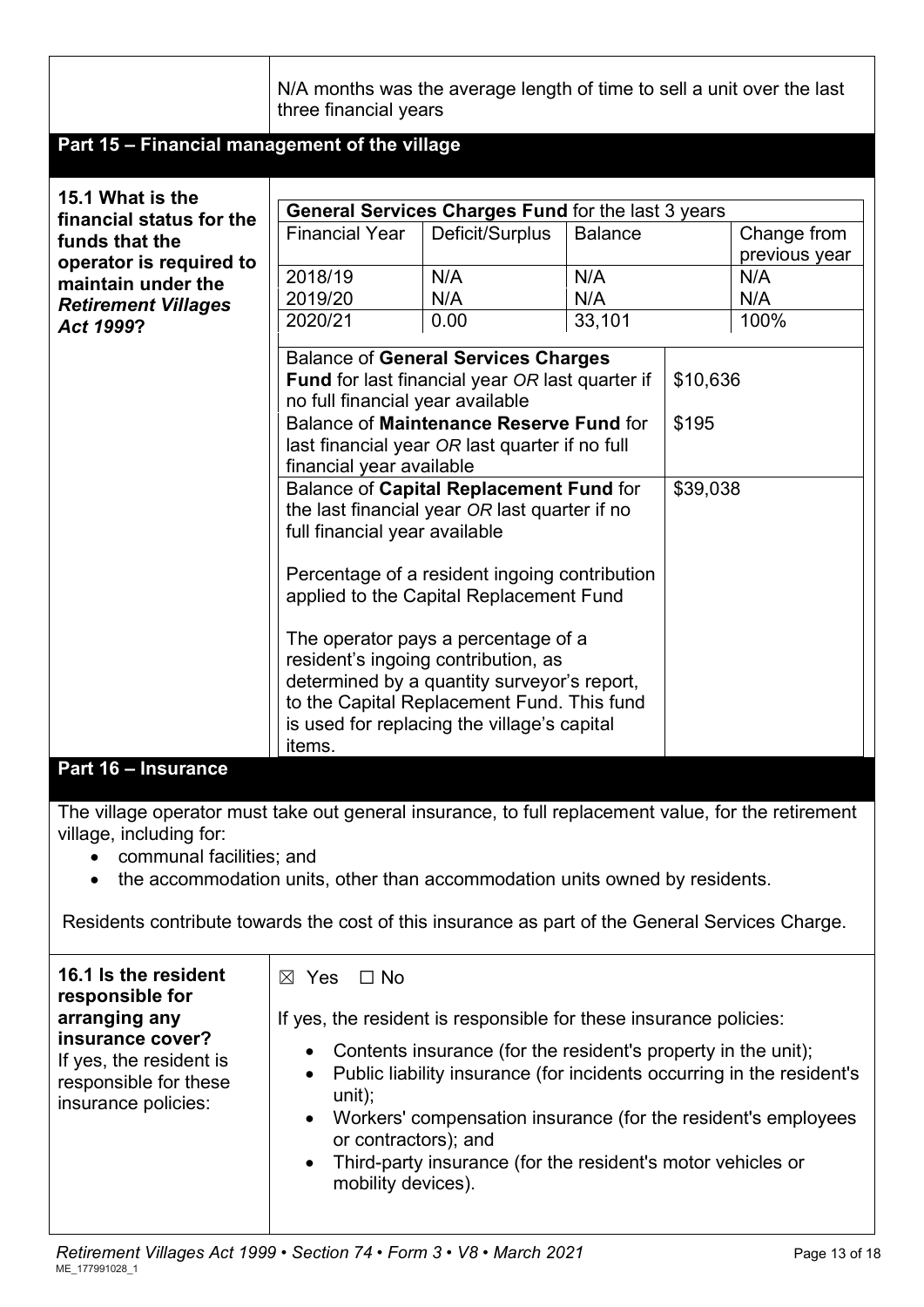| Part 17 - Living in the village                                                                                                                                                                            |                                                                                                                                                                                                                                                                                                                                                                                                                                                                                                                                                           |
|------------------------------------------------------------------------------------------------------------------------------------------------------------------------------------------------------------|-----------------------------------------------------------------------------------------------------------------------------------------------------------------------------------------------------------------------------------------------------------------------------------------------------------------------------------------------------------------------------------------------------------------------------------------------------------------------------------------------------------------------------------------------------------|
| Trial or settling in period in the village                                                                                                                                                                 |                                                                                                                                                                                                                                                                                                                                                                                                                                                                                                                                                           |
| 17.1 Does the village<br>offer prospective<br>residents a trial period<br>or a settling in period<br>in the village?                                                                                       | $\boxtimes$ No<br>$\Box$ Yes                                                                                                                                                                                                                                                                                                                                                                                                                                                                                                                              |
| <b>Pets</b>                                                                                                                                                                                                |                                                                                                                                                                                                                                                                                                                                                                                                                                                                                                                                                           |
| 17.2 Are residents<br>allowed to keep pets?<br>If yes: specify any<br>restrictions or conditions<br>on pet ownership                                                                                       | $\boxtimes$ Yes<br>$\Box$ No<br>Residents intending to house a pet must apply for the scheme<br>operator's prior consent and must observe the Pet Policy for the<br>retirement village. A copy of the Pet Policy is available for review upon<br>request.                                                                                                                                                                                                                                                                                                 |
| <b>Visitors</b>                                                                                                                                                                                            |                                                                                                                                                                                                                                                                                                                                                                                                                                                                                                                                                           |
| 17.3 Are there<br>restrictions on visitors<br>staying with residents<br>or visiting?<br>If yes: specify any<br>restrictions or conditions<br>on visitors (e.g. length of<br>stay, arrange with<br>manager) | $\boxtimes$ Yes<br>$\Box$ No<br>Visitors may stay with a resident for up to 28 days (in total) in any 12<br>month period. Longer stays are allowed with the scheme operator's<br>prior consent. The resident must stay in the unit at the same time as<br>their visitor and must inform the scheme operator if a visitor stays 2<br>nights or for longer.<br>Residents intending for a visitor to stay in their unit must observe the<br>Visitor Policy for the retirement village. A copy of the Visitor Policy is<br>available for review upon request. |
| <b>Village by-laws and village rules</b>                                                                                                                                                                   |                                                                                                                                                                                                                                                                                                                                                                                                                                                                                                                                                           |
| 17.4 Does the village<br>have village by-laws?                                                                                                                                                             | $\boxtimes$ No<br>$\Box$ Yes<br>By law, residents may, by special resolution at a residents meeting and<br>with the agreement of the operator, make, change or revoke by-laws<br>for the village.<br>Note: See notice at end of document regarding inspection of village<br>by-laws                                                                                                                                                                                                                                                                       |
| 17.5 Does the operator<br>have other rules for<br>the village?                                                                                                                                             | $\boxtimes$ Yes<br>$\Box$ No<br>If yes: A copy of the village rules is available from the operator on request.                                                                                                                                                                                                                                                                                                                                                                                                                                            |
| <b>Resident input</b>                                                                                                                                                                                      |                                                                                                                                                                                                                                                                                                                                                                                                                                                                                                                                                           |
| 17.6 Does the village<br>have a residents<br>committee established<br>under the Retirement<br><b>Villages Act 1999?</b>                                                                                    | $\boxtimes$ No<br>Yes<br>By law, residents are entitled to elect and form a residents committee<br>to deal with the operator on behalf of residents about the day-to-day                                                                                                                                                                                                                                                                                                                                                                                  |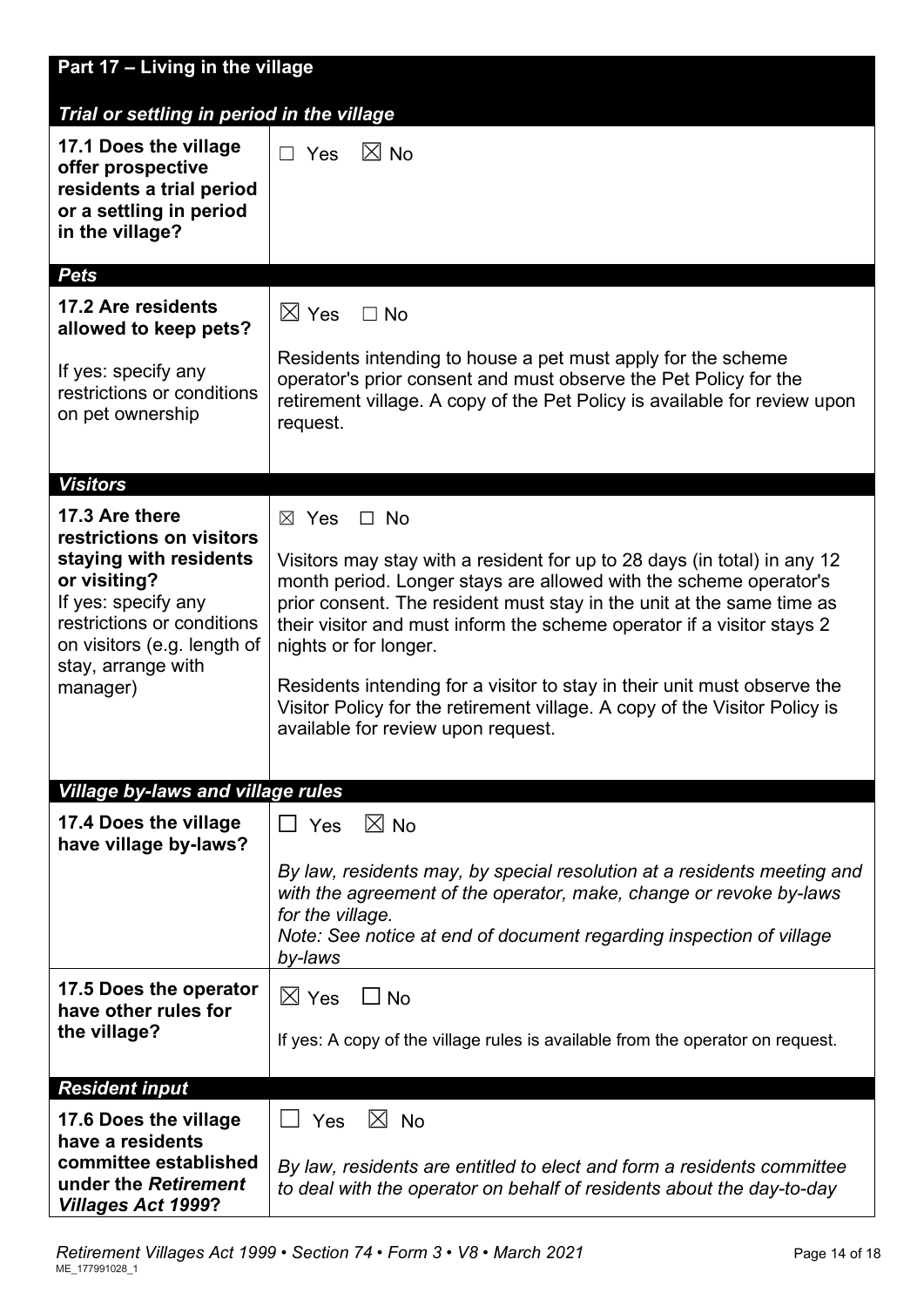| You may like to ask the village manager about an opportunity to talk<br>with members of the resident committee about living in this village.                                                                                                                                                                                                                                                                           |  |
|------------------------------------------------------------------------------------------------------------------------------------------------------------------------------------------------------------------------------------------------------------------------------------------------------------------------------------------------------------------------------------------------------------------------|--|
|                                                                                                                                                                                                                                                                                                                                                                                                                        |  |
|                                                                                                                                                                                                                                                                                                                                                                                                                        |  |
| <b>Part 18 - Accreditation</b>                                                                                                                                                                                                                                                                                                                                                                                         |  |
| 18.1 Is the village<br>$\boxtimes$ No, village is not accredited<br>voluntarily accredited                                                                                                                                                                                                                                                                                                                             |  |
| Yes, village is voluntarily accredited through:<br>through an industry-                                                                                                                                                                                                                                                                                                                                                |  |
| based accreditation<br><b>Note from operator</b> : The village is not currently accredited, however<br>scheme?<br>Oak Tree Group is a signatory to the Retirement Living Code of<br>Conduct. A copy of the Code is available from the operator on request.                                                                                                                                                             |  |
| Note: Retirement village accreditation schemes are industry-based schemes. The Retirement<br>Villages Act 1999 does not establish an accreditation scheme or standards for retirement villages.                                                                                                                                                                                                                        |  |
| Part 19 - Waiting list                                                                                                                                                                                                                                                                                                                                                                                                 |  |
| 19.1 Does the village<br>⊠ Yes<br>$\Box$ No<br>maintain a waiting list                                                                                                                                                                                                                                                                                                                                                 |  |
| for entry?<br>⊠ No fee                                                                                                                                                                                                                                                                                                                                                                                                 |  |
| <b>Access to documents</b>                                                                                                                                                                                                                                                                                                                                                                                             |  |
| The following operational documents are held by the retirement village scheme operator<br>and a prospective resident or resident may make a written request to the operator to<br>inspect or take a copy of these documents free of charge. The operator must comply with<br>the request by the date stated by the prospective resident or resident (which must be at<br>least seven days after the request is given). |  |
| Certificate of registration for the retirement village scheme<br>$\boxtimes$                                                                                                                                                                                                                                                                                                                                           |  |
|                                                                                                                                                                                                                                                                                                                                                                                                                        |  |
| Certificate of title or current title search for the retirement village land<br>$\boxtimes$                                                                                                                                                                                                                                                                                                                            |  |
| $\boxtimes$<br>Village site plan                                                                                                                                                                                                                                                                                                                                                                                       |  |
| $\boxtimes$<br>Plans showing the location, floor plan or dimensions of accommodation units in the village                                                                                                                                                                                                                                                                                                              |  |
| $\Box$<br>Plans of any units or facilities under construction                                                                                                                                                                                                                                                                                                                                                          |  |
| $\Box$<br>Development or planning approvals for any further development of the village                                                                                                                                                                                                                                                                                                                                 |  |
| $\Box$<br>An approved redevelopment plan for the village under the Retirement Villages Act                                                                                                                                                                                                                                                                                                                             |  |
| $\Box$<br>An approved transition plan for the village                                                                                                                                                                                                                                                                                                                                                                  |  |
| An approved closure plan for the village<br>$\Box$                                                                                                                                                                                                                                                                                                                                                                     |  |
| $\Box$<br>The annual financial statements and report presented to the previous annual meeting                                                                                                                                                                                                                                                                                                                          |  |
| of the retirement village<br>Statements of the balance of the capital replacement fund, or maintenance reserve fund<br>$\Box$                                                                                                                                                                                                                                                                                          |  |
| or general services charges fund (or income and expenditure for general services) at the                                                                                                                                                                                                                                                                                                                               |  |
| end of the previous three financial years of the retirement village                                                                                                                                                                                                                                                                                                                                                    |  |
| Statements of the balance of any Body Corporate administrative fund or sinking fund at the<br>$\Box$                                                                                                                                                                                                                                                                                                                   |  |
| end of the previous three years of the retirement village                                                                                                                                                                                                                                                                                                                                                              |  |
| Examples of contracts that residents may have to enter into<br>$\boxtimes$<br>$\boxtimes$<br>Village dispute resolution process                                                                                                                                                                                                                                                                                        |  |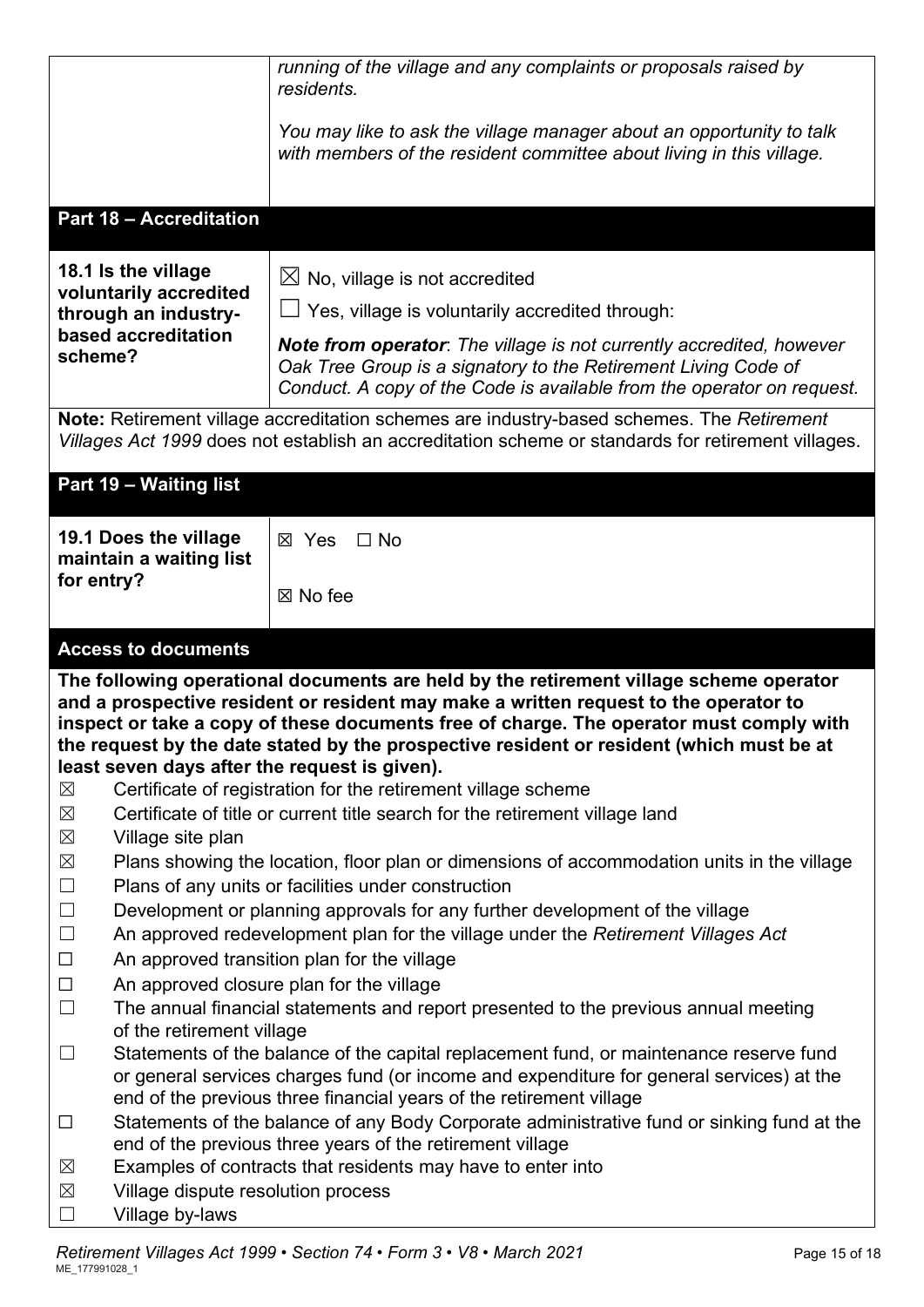$\boxtimes$  Village insurance policies and certificates of currency

☐ A current public information document (PID) continued in effect under section 237I of the Act (this applies to existing residence contracts)

*An example request form containing all the necessary information you must include in your request is available on the Department of Housing and Public Works website.*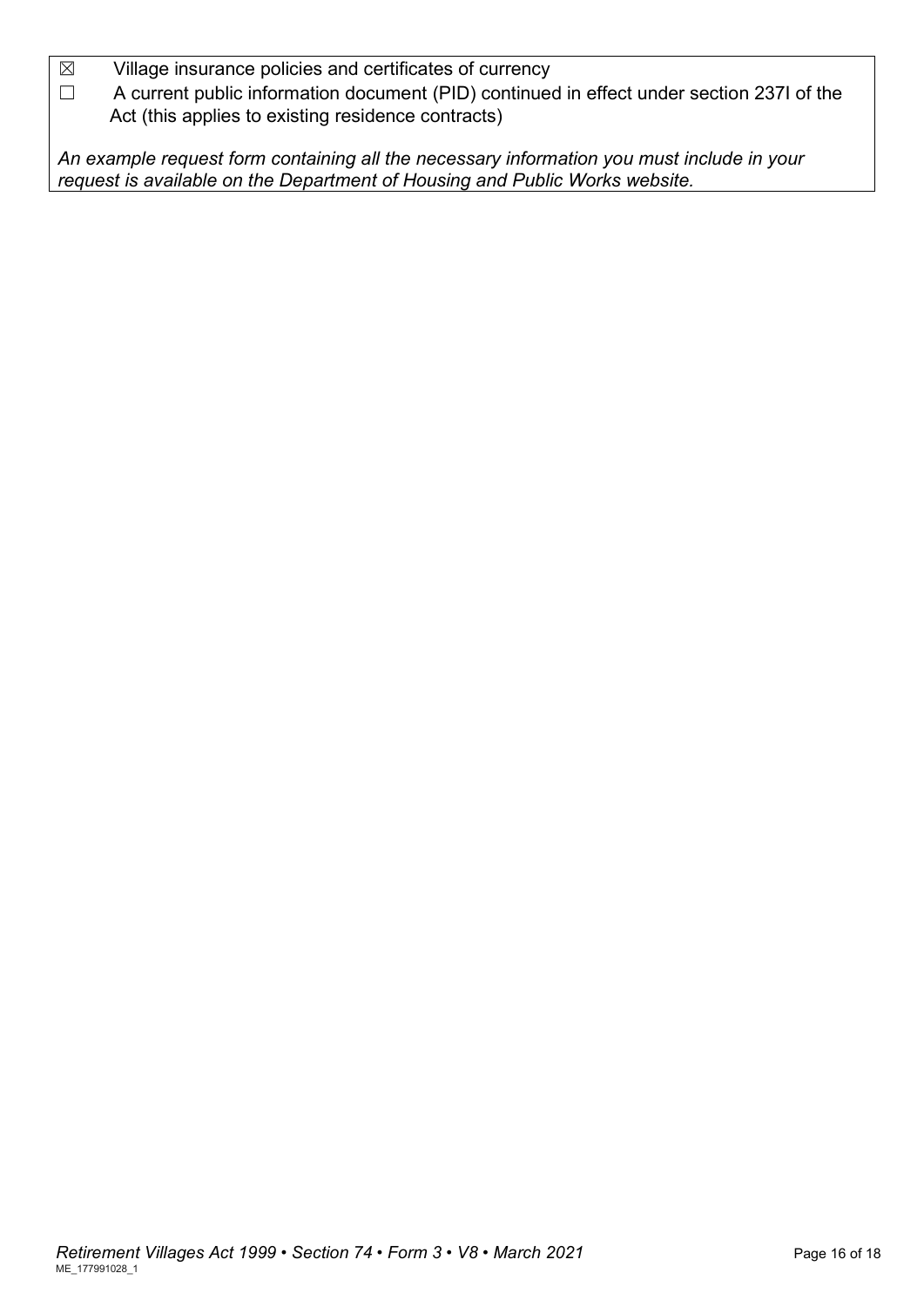#### **Further Information**

If you would like more information, contact the Department of Housing and Public Works on 13 QGOV (13 74 68) or visit our website at **[www.hpw.qld.gov.au](http://www.hpw.qld.gov.au/)**

#### **General Information**

General information and fact sheets on retirement villages: [www.qld.gov.au/retirementvillages](http://www.qld.gov.au/retirementvillages) 

For more information on retirement villages and other seniors living options: [www.qld.gov.au/seniorsliving](http://www.qld.gov.au/seniorsliving)

#### **Regulatory Services, Department of Housing and Public Works**

Regulatory Services administers the *Retirement Villages Act 1999*. This includes investigating complaints and alleged breaches of the Act. Department of Housing and Public Works GPO Box 690, Brisbane, QLD 4001 Phone: 07 3008 3450 Email: regulatoryservices@hpw.qld.gov.au Website: [www.hpw.qld.gov.au/housing](http://www.hpw.qld.gov.au/housing)

#### **Queensland Retirement Village and Park Advice Service (QRVPAS)**

Specialist service providing free information and legal assistance for residents and prospective residents of retirement villages and manufactured home parks in Queensland. Caxton Legal Centre Inc. 1 Manning Street, South Brisbane, QLD 4101 Phone: 07 3214 6333 Email: caxton@caxton.org.au Website: [www.caxton.org.au](http://www.caxton.org.au/)

#### **Department of Human Services (Australian Government)**

Information on planning for retirement and how moving into a retirement village can affect your pension Phone: 132 300 Website: www.humanservices.gov.au/individuals/subjects/age-pension-and-planning-yourretirement

#### **Seniors Legal and Support Service**

These centres provide free legal and support services for seniors concerned about elder abuse, mistreatment or financial exploitation. Caxton Legal Centre Inc. 1 Manning Street, South Brisbane, QLD 4101 Phone: 07 3214 6333 Email: caxton@caxton.org.au Website: https://caxton.org.au